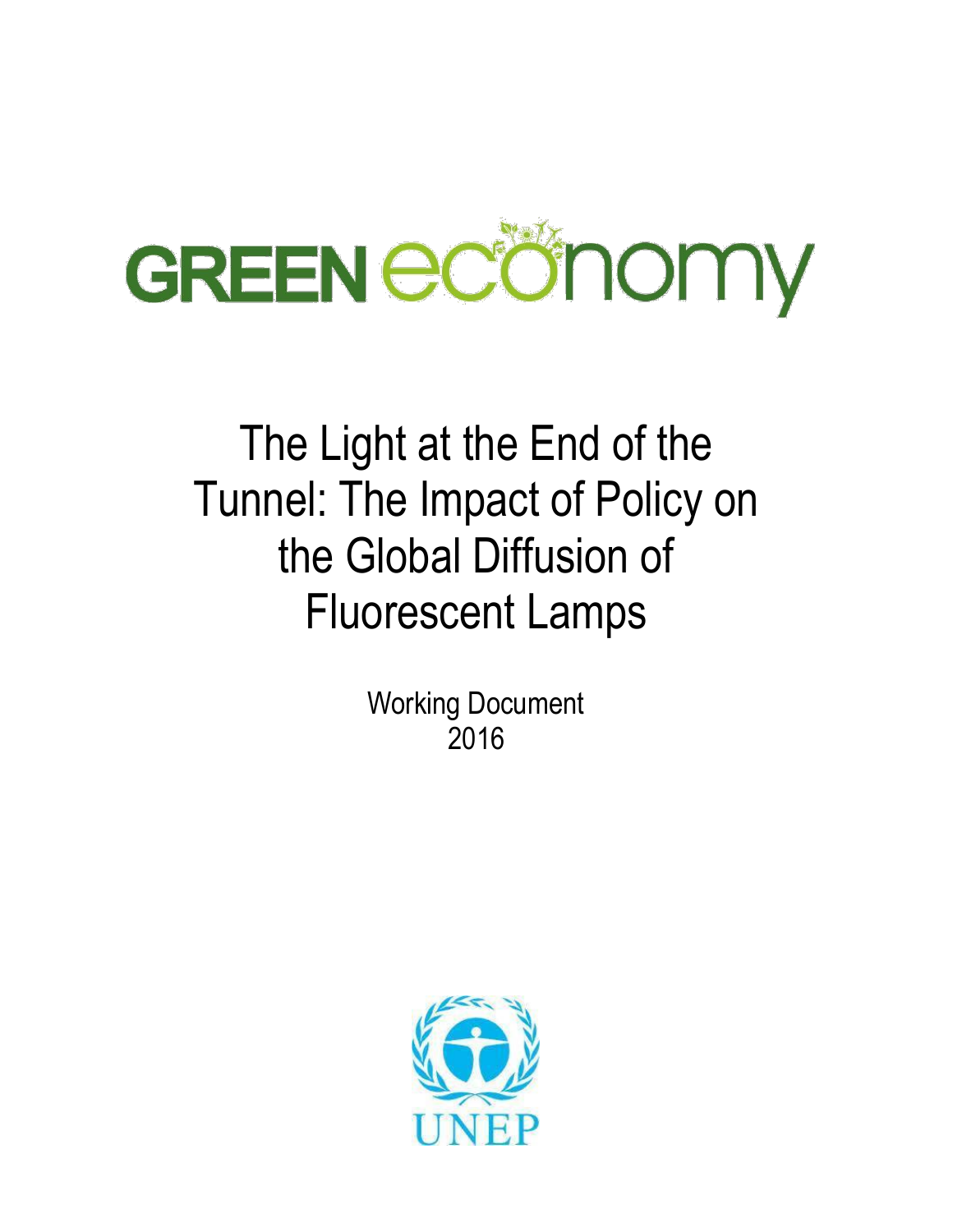

**©**United Nations Environment Programme, 2016

This publication may be produced in whole or in part and in any form for educational or non-profit purposes without special permission from the copyright holder, provided acknowledgement of the source is made. UNEP would appreciate receiving a copy of any publication that uses this publication as a source.

No use of this publication may be made for resale or for any other commercial purpose whatsoever without prior permission in writing from the United Nations Environment Programme.

# **Citation**

UNEP. (2016). The Light at the End of the Tunnel: The Impact of Policy on the Global Diffusion of Fluorescent Lamps. Geneva: United Nations Environment Programme, 2016.

#### **Disclaimer**

The designations employed and the presentation of the material in this publication do not imply the expression of any opinion whatsoever on the part of the United Nations Environment Programme, nor does citing of trade names or commercial processes constitute endorsement.

This publication has been produced with the financial support of the Swiss National Science Foundation, the Swiss Network for International Studies (SNIS). The contents of this publication are the sole responsibility of UNEP.

> **UNEP** promotes environmentally sound practices globally and in its own activities. This publication is printed on 100% recycled paper, using vegetable inks and other ecofriendly practices. Our distribution policy aims to reduce UNEP's carbon footprint.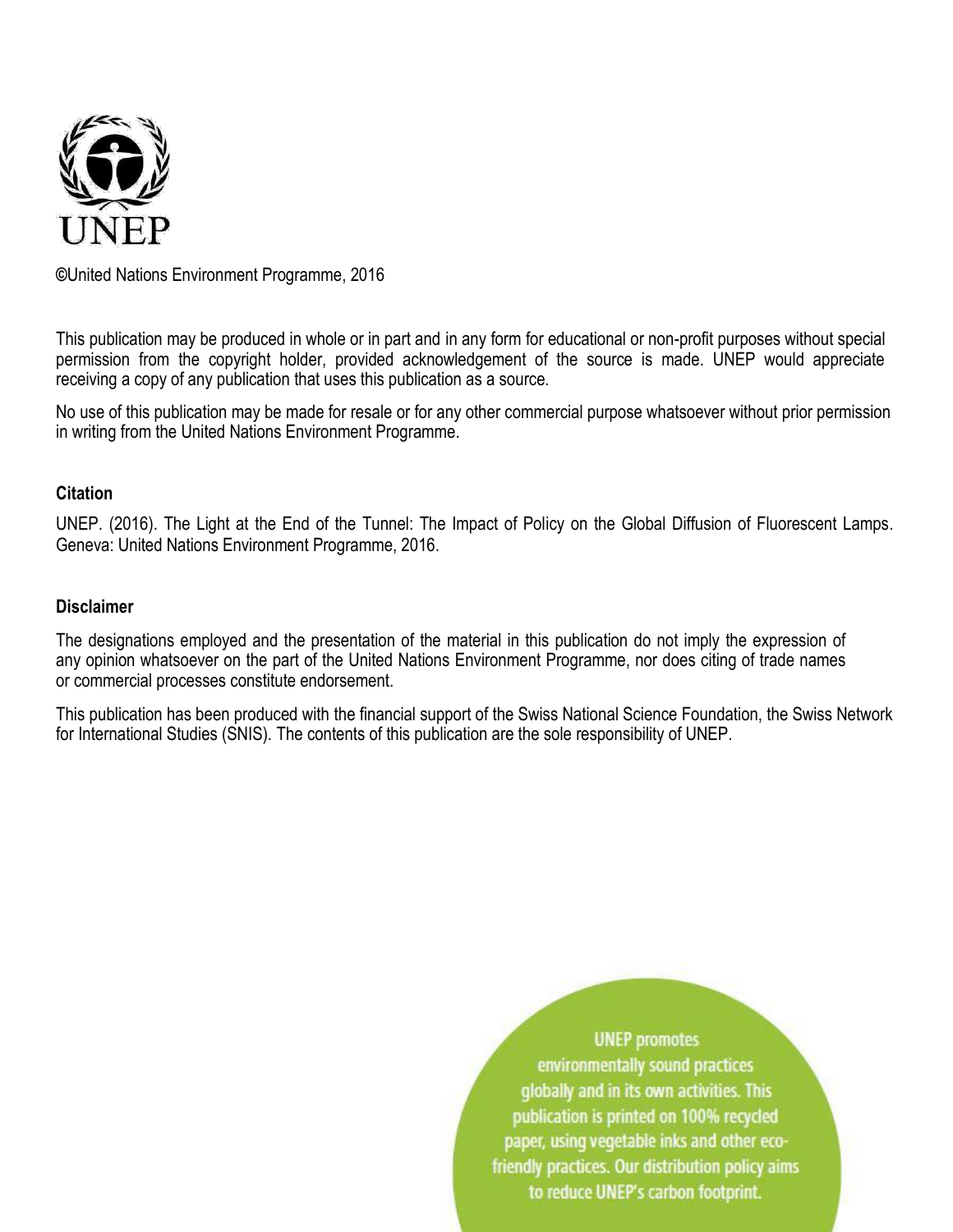# **Table of Contents**

| 2.  |  |
|-----|--|
| 2.1 |  |
| 2.2 |  |
| 3.  |  |
|     |  |
|     |  |
|     |  |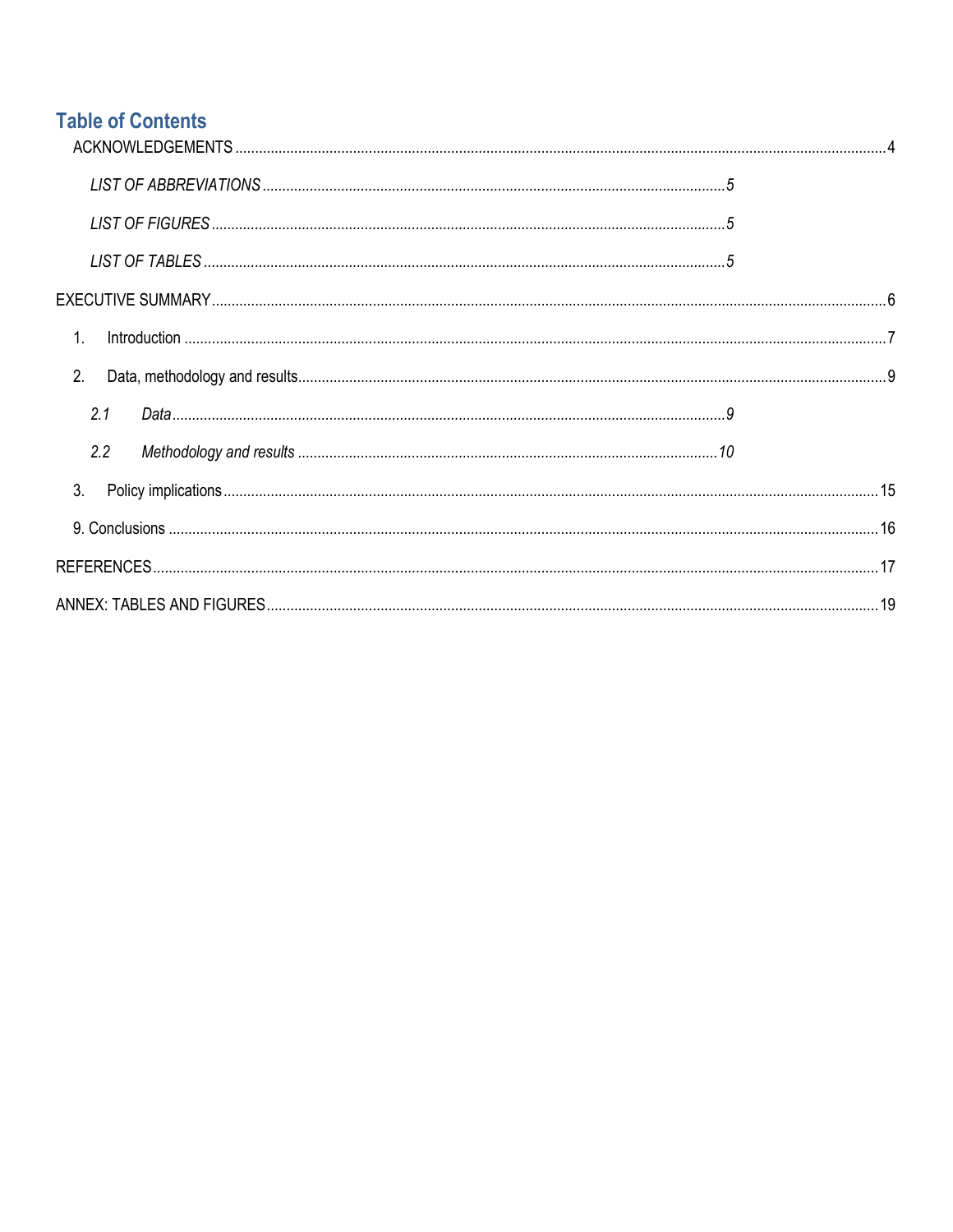## <span id="page-3-0"></span>**ACKNOWLEDGEMENTS**

This study was carried out under the 'Innovation Policy for Green Economy' Project at the United Nations Environment Programme (UNEP) which was managed by Joy Kim of the UNEP Economics and Trade Branch. The study was prepared by Suchita Srinivasan at the Graduate Institute of Geneva.

The author gratefully acknowledge the helpful comments and discussion from Liliana Andonova, Francois Cohen, Joy Kim, Bruno Lanz, Joelle Noailly, Mare Sarr, Timothy Swanson and participants at the EAERE meeting in Helsinki, the Sinergia Conference on Innovation and Green Growth in London and the SNIS Workshop in Geneva. Within UNEP, administrative support was provided by Maria Lopez Conde and Chiara Moroni. The report was edited by Heather Lima.

UNEP would like to thank Liliana Andonova and Joelle Noailly of the Graduate Institute of Geneva for their co-operation and support of the development of this study.

UNEP gratefully acknowledges the financial support of the Swiss National Science Foundation, the Swiss Network for International Studies (SNIS).

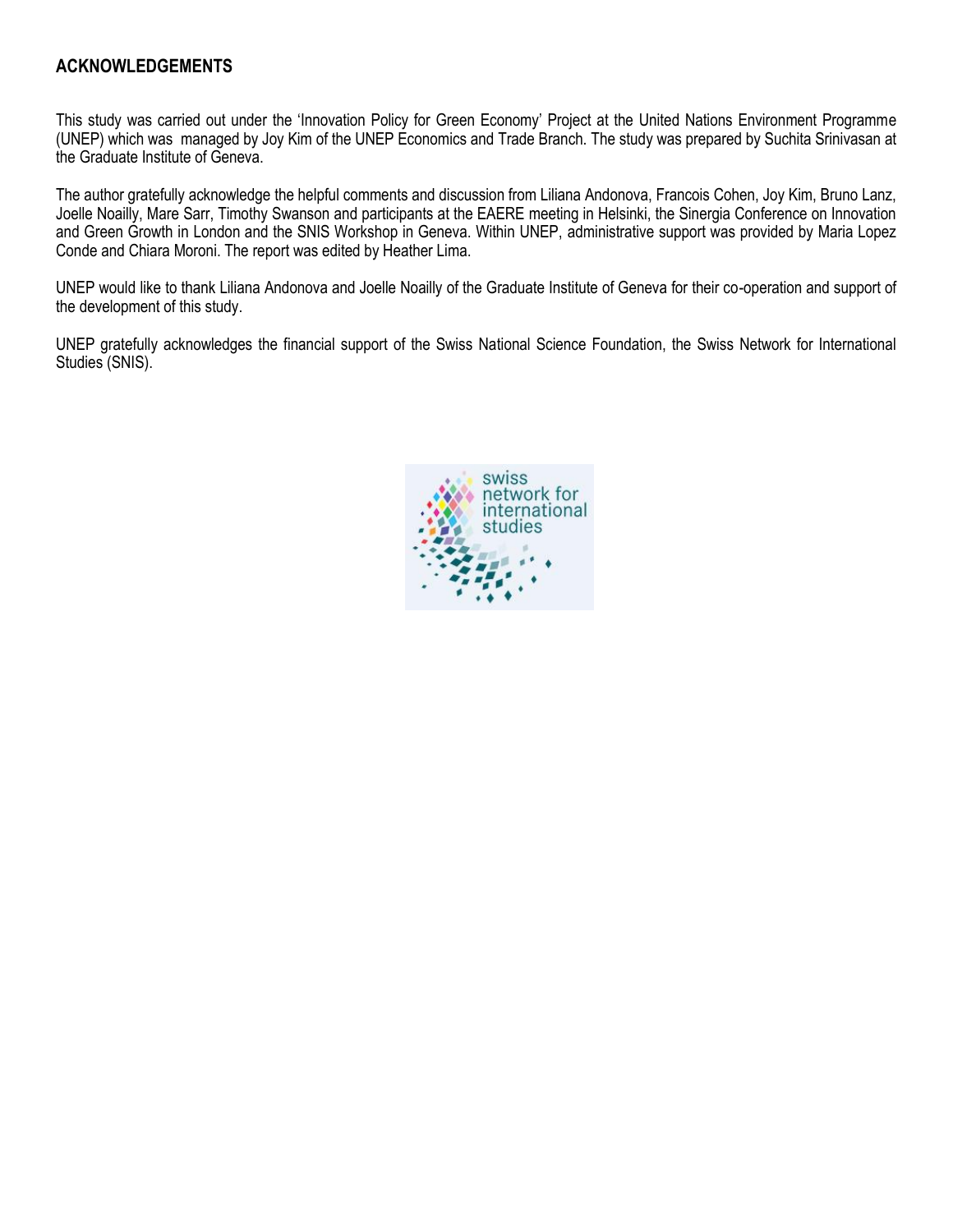# <span id="page-4-0"></span>**LIST OF ABBREVIATIONS**

| CFL           | Compact fluorescent lights                |
|---------------|-------------------------------------------|
| <b>ECOWAS</b> | Economic Community of West African States |
| IB            | Incandescent bulbs                        |
| UNEP          | United Nations Environment Programme      |

# <span id="page-4-1"></span>**LIST OF FIGURES**

<span id="page-4-2"></span>Figure 1: Policies Implemented By Countries Figure 2: Policy Adoption Rates (averaged across countries) Figure 3: Evolution in Share of CFL Imports Figure 4: Evolution of Share of CFL Exports

# **LIST OF TABLES**

Table 1: Summary Statistics of Independent Variables Table 2: IV-2SLS Results (Second-Stage Estimation) Table 3: IV-2SLS Results (First-Stage Estimation) Table 4: Fixed Effects Estimations on the Role of Government Effectiveness in Policy **Enforcement** Table 5: Fixed Effects Estimations on Complementarities Table 6: Countries Included in Data Sample Table 7: Correlation Matrix Table 8: Pooled OLS, Fixed Effects and Random Effects: Information Provision Table 9: Pooled OLS, Fixed Effects and Random Effects: Subsidies Table 10: Pooled OLS, Fixed Effects and Random Effects: Ban on IB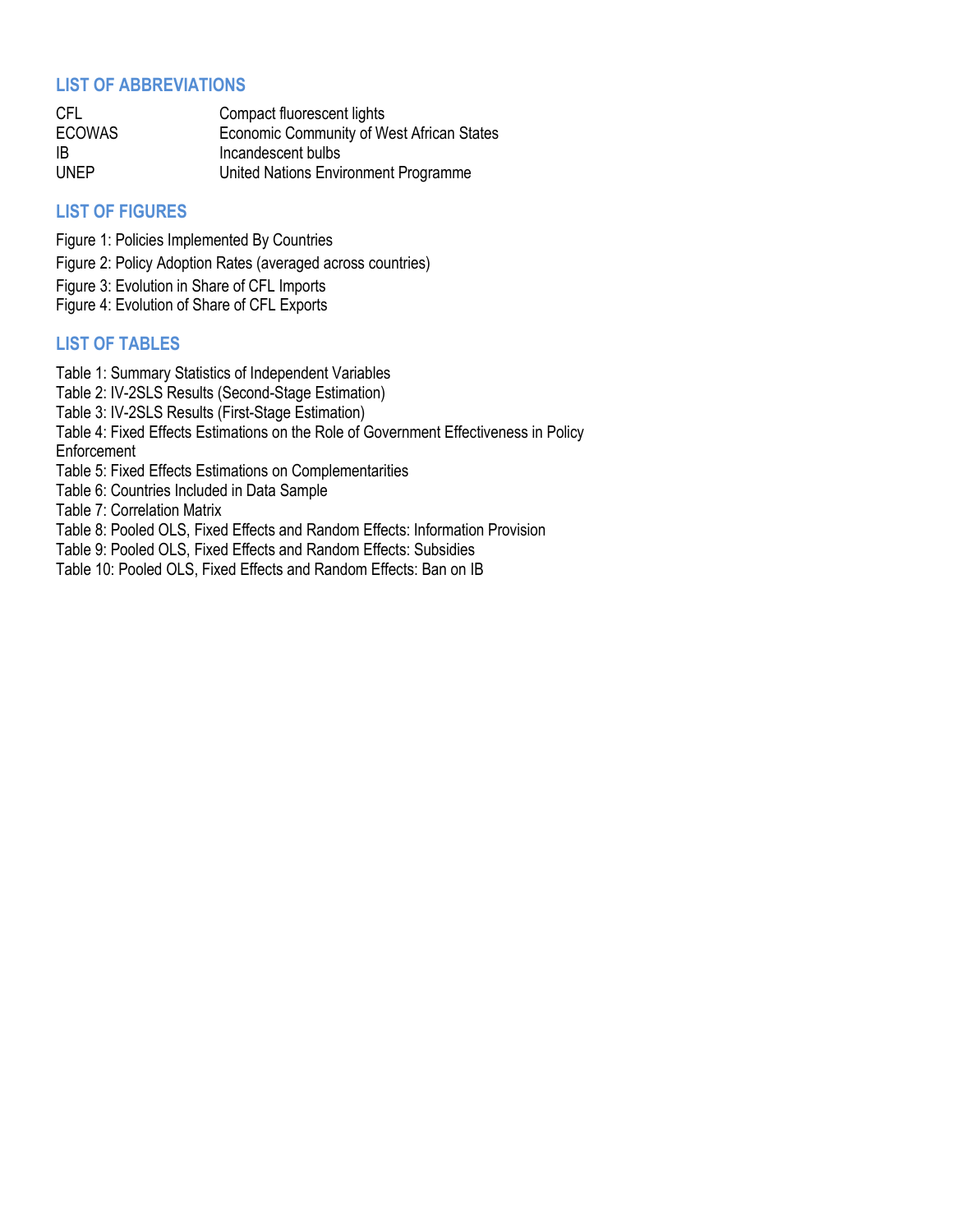# <span id="page-5-0"></span>**EXECUTIVE SUMMARY**

Identifying the barriers to the diffusion of low-cost clean technologies is imperative, not just in evaluating the effectiveness of different policy measures in dismantling them, but also for ensuring their faster dissemination. This is especially crucial for developing countries, where many related factors may inhibit the adoption of clean technologies by consumers, such as lack of afford-ability, access, information, or behavioural characteristics that hinder households from switching to cleaner alternatives to existing technologies. Energy-efficient lighting is an example of a cost-effective clean technology, which has still not been adopted on a large scale, despite several measures taken by governments, electricity utilities and manufacturers to increase their adoption. One of the main reasons for slow uptake is the higher relative prices of energy-efficient lamps such as compact fluorescent lamps (CFL) compared to the incumbent technology, namely incandescent bulbs (IB). Additional reasons are a lack of information amongst consumers about the characteristics of these technologies, initial quality related concerns, and specific consumer preferences for features (such as the colour of light).

The objective of this paper is to evaluate the effectiveness of policies implemented by governments in encouraging the diffusion of CFL (compact fluorescent lamps) into developing countries that do not produce these lamps on a large scale. The policies that are evaluated are information policies (such as labelling schemes and awareness campaigns), price incentives (such as subsidies and free CFL distribution schemes), and a ban on the import (or sale) of IB in facilitating imports of these lamps. The paper develops a novel dataset using information from the United Nations Environment Programme (UNEP) Enlighten Initiative country policy map on 72 countries from 1993 to 2013 for the analysis.

The methodology adopted in the paper is the instrumental variable two-stage least squares (IV-2SLS) model in order to study policy choice by governments in this sample of countries, and study their effectiveness in increasing the adoption of CFL (measured by imports of these bulbs relative to total imports of CFL and IB). In addition, the paper also tries to understand whether multiple policies, implemented simultaneously, are complementary in increasing effectiveness and whether countries learn from the experiences of other countries in deciding which policies to implement.

Results suggest that each of the three policy options considered is effective in ensuring greater CFL adoption in this sample of countries, with subsidies being the most effective suggesting that cost-related factors are the main hindrance towards greater adoption of these lamps. In addition, both the effectiveness of these policies when implemented, and the choice of a policymaker to implement them, depends strongly on how effectively the policymaker can implement these policies and on what scale.

The paper also provides evidence to suggest that countries learn from the experiences of other countries when deciding about which policies to implement. This is particularly encouraging, especially for the lighting industry, because several initiatives initiated to provide information to consumers and subsidise CFL, were implemented at a regional level such as the ECOWAS, the Lighting Africa initiatives in Africa and the UNEP Enlighten Initiative in the Middle-East, Asia, Sub-Saharan Africa and Latin America.

Lastly, the paper finds that the diffusion of this technology (through imports) can be facilitated by trade agreements between countries and exporters of CFL and favourable relative tariffs between the two technologies under consideration. This has relevant policy implications, especially for technologies that are primarily imported by developing countries, in the absence of domestic production capacities.

There are certain limitations to the results of this paper. Firstly, it does not provide a normative evaluation of the policies implemented due to the absence of data needed in order to draw such inferences (such as the cost of implementation of these policies in developing countries, the time needed to actually implement them, etc.). Secondly, the analysis is unable to identify the scale on which policies are implemented, and thus treats all policies as equivalent in terms of size.

This paper finds broad applicability with implications for the implementation of policies to encourage clean technology transfer in developing countries. While the ultimate choice of policy depends both on effectiveness and welfare implications (including the cost of implementation of these policies), this paper provides some initial evidence on which kinds of policies are effective and on what kind of factors policy makers base their decisions. Additionally, given that domestic production capabilities are often either absent or limited in scale in developing countries, this paper provides evidence on trade-policy instruments, which can be used additionally to facilitate technology-transfer via imports. These findings are useful both in identifying the nature of barriers to clean technology diffusion and suggesting possible remedies for it.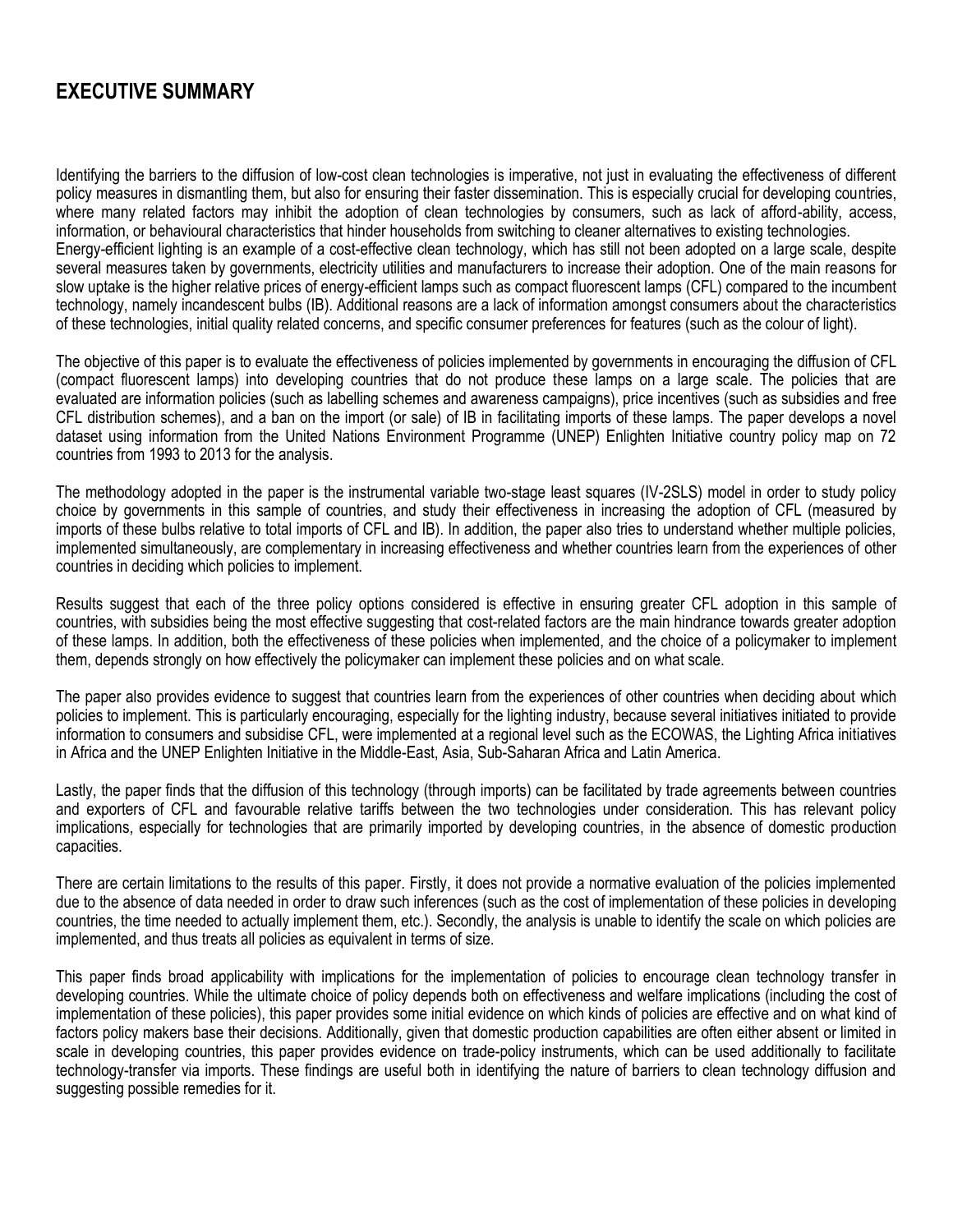# <span id="page-6-0"></span>*1. Introduction*

 $\overline{\phantom{a}}$ 

It is widely accepted that policymakers should formulate climate-change mitigation strategies that incorporate multiple policy instruments (or one per market failure) for reducing greenhouse gas emissions to meet global obligations (such as those mandated by the Kyoto Protocol). An important source for achieving these reductions in emissions is improving the energy efficiency of electrical appliances that are used by households, which may not only reduce energy consumption but can also achieve cost-savings for households.

Energy-efficient lighting is an example of an area where significant opportunity for these reductions lies. In 2005, lighting accounted for 2650 terawatt-hours, or approximately 19 per cent of global electricity use per annum: it was also responsible for eight per cent of global  $CO<sub>2</sub>$  emissions, which is equivalent to about 70 per cent of total emissions from all passenger vehicles in the world (Lefèvre et al., 2006). As the population burgeons in the developing world, carbon-dioxide emissions can be expected to increase. Improving the energy efficiency in lighting is thus an important (and arguably, relatively simple) way to reduce energy use, at least in the short run.

The objective of this paper is to evaluate the effectiveness of policies implemented by governments in encouraging the diffusion of a clean lighting technology, the compact fluorescent lamp (CFL), into developing countries that are not large producers of these bulbs. The analysis focuses on the role of information policies (such as labelling schemes and awareness campaigns), price incentives (such as subsidies and free CFL distribution schemes), and a ban on the import (or sale) of incandescent lamps (IB) in facilitating imports of these lamps. The paper conducts an empirical estimation using data from 72 low and middle income countries from 1993 to 2013.

There have been several improvements in lighting technologies in recent times. The traditional lighting technology has been the IB.<sup>1</sup> Energy-efficient CFL have potential to generate residential energy savings, on average consuming 20-25 per cent of the energy used by IB, for providing the same amount of light (Lefèvre et al., 2006). The life span of a CFL is much higher than that of an IB: the average IB has a life of about 1000 hours, compared to 5000-25000 hours for the CFL (Lefèvre et al., 2006).<sup>2</sup>

Despite several benefits of using CFLs, their uptake has been limited. CFLs only accounted for about 6 per cent of the world lighting market in 2006 (Lefèvre et al., 2006). A significant hurdle has been the high initial cost of these bulbs compared to IBs. However, it appears that a lack of affordability is not the only factor dissuading consumers: Allcott and Taubinsky (2015) provide evidence from two randomised control trials conducted in the US, that aim to provide consumers with information about the energy costs of different light bulbs. They find that CFLs and IBs are imperfect substitutes. Their key results are that while consumers benefit from subsidies and minimum energy performance standards, these are only second-best policies. They find effective information dissemination to remain the most potent policy, given that uncertainty about the lamp life is a significant deterrent towards their greater adoption.

There is already a broad theoretical literature that looks at the role of policy instruments in incentivising firms to switch to using cleaner technologies: Jaffe and Stavins (1994) build a theoretical model to understand the "energy paradox" or the limited adoption of energy-saving technologies by firms. They attribute the slowness of clean technology diffusion to information asymmetries, private information costs, high discount rates and heterogeneity among potential adopters. In this paper, some of these factors (in particular private costs and lack of information) are found to be important deterrents for greater CFL adoption amongst consumers as well. Requate and Unold (2003) find that for an individual firm, it is not immediately clear that price instruments are more effective than command-and-control policies in the adoption of abatement technologies and that the relative superiority of different policy instruments depends on whether regulators are able to anticipate the development of new technologies. In this paper, the policies are ranked based on effectiveness and it finds that for consumers in developing countries, price instruments are most effective.

In the empirical model developed in this paper, the objective is to study the effectiveness of different policy instruments both when implemented in isolation and in conjunction with other policies. An instrumental variable two-stage least squares (IV-2SLS) estimation is used, where the endogenous policy variables are dummy variables which indicate the presence of a policy in a given country, in a given year. The measure of diffusion used in this paper is the quantity of CFL imports, as the countries in the sample are not major producers of these bulbs. The use of imports as a measure of CFL diffusion yields the familiar S-shaped

<sup>1</sup> An IB "produces light when an electric current passes through a filament and causes it to glow", whereas a CFL "produces light when an electric arc passes between cathodes to excite mercury and other gases producing radiant energy, which is then converted to visible light by a phosphor coating" (ALA, 2199)

<sup>&</sup>lt;sup>2</sup> The current technology frontier though is represented by the light-emitting diodes (LEDs), which are even more energy-efficient than CFLs.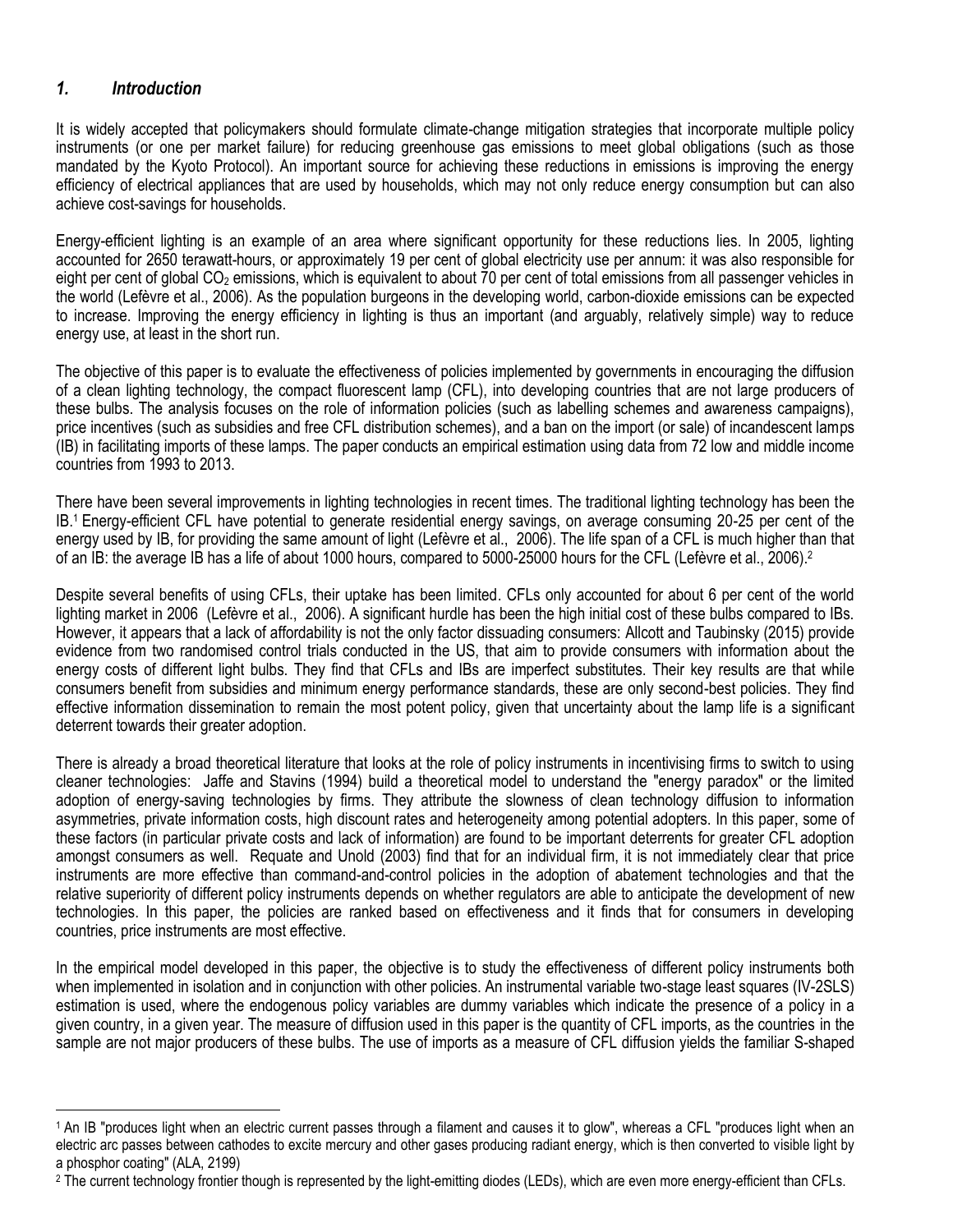diffusion curve, which is a common finding in the empirical literature.<sup>3</sup>

The empirical literature on the role of policy instruments in encouraging technology diffusion is very broad and comprises both cross-country analyses and country-specific studies. Comin and Hobijn (2004) introduce a novel historical cross-country dataset to study the diffusion of various technologies. They find that these technologies are first adopted by advanced economies and subsequently by relatively less developed countries. Moreover, they find that it may take a long time for a new technology to start dominating its predecessor. These findings support the general observations that CFL use lags behind in developing countries (compared to that in developed countries), and that consumers have been reluctant to switch from IB to CFL. Johnstone et al. (2010) look at the effect of environmental policies on innovation across countries in five different renewable energy technologies, using patent applications as a proxy for innovative activity. This paper is akin to Johnstone et al. (2010) in capturing the effect of (heterogeneous) policies. Bosetti and Verdolini (2013) also use policy dummies to look at the diffusion of both renewable and fossil-fuel based technology in the power sector. They use a dynamic panel to test the effectiveness of different policies, in order to deal with possible endogeneity of these variables.

Comin et al. (2012) find a role for distance from adoption leaders in explaining the slow adoption of technologies. However, they also find that the effect of distance diminishes over time and eventually disappears. In this paper, the spatial differences in policy adoption (rather than in the adoption of the CFL technology itself) are utilised in constructing the instrumental variable for the (endogenous) policy variables that are used in the IV-2SLS estimation. This is built on the assumption that distance to (policy) adoption leaders matters and that countries "learn" from the experiences of other, close countries in deciding which policies to implement.

This approach has been adopted in the literature: Guasch et al. (2003), for instance, use the presence of contractual clauses in other countries to instrument for the presence of a contractual clause in a certain country and its consequent impact on rates of contract renegotiation in the infrastructure sector in Latin American countries. This is also found in the literature on spatial spillovers in fiscal policy choices: Keen and Lockwood (2010) used the assumption that the adoption of value-added tax in a country depends on its adoption in neighbouring countries. Ebeke and Ngouana (2015) propose the use of energy subsidies in neighbouring countries as an instrument for energy subsidies in a sample of low-income countries.

Reppelin-Hill (1999) posited that the trade openness of an economy might play a role in the global diffusion of electric-arc furnaces in the steel industry. She finds that these technologies are adopted faster in countries with more open economies. This paper uses a more specific measure of whether a country is open to trade in CFL (namely whether the country has entered into a trade agreement with a top exporter of CFL in a given year) and finds that it is also a determinant of diffusion.

This paper suggests that the choice of policy may be driven by the scale of project implementation, i.e. the resources available with the government, and its capacity for enacting these policies. The empirical model developed examines whether these factors might determine whether one of the three policies discussed is chosen or not.

This paper also studies possible complementarities between policies. There are other country-level studies that look at the role of different policies in encouraging new technology adoption and also examine their complementarity, especially in health economics. Ashraf et al. (2013) conduct a field experiment in Zambia encouraging households to buy a health product and find that information policies and subsidies are complementary to each other, i.e. informing the public) renders subsidies effective in encouraging the purchase of these products. However, there has been no study that considers the complementarity of different policies in encouraging clean technology adoption.

The main findings of this paper are that each of the policy options considered within it are effective in ensuring greater CFL adoption in this sample of countries, with subsidies having the greatest impact. Moreover, the impact of these policies may depend on how effectively the policymaker can implement these policies and on what scale. The paper also provides evidence to suggest that countries mimic the behaviour of their neighbours in adopting clean technologies, and that trade agreements between countries and exporters of CFL could play an important role in its greater diffusion. This paper makes three main contributions to the literature on the impact of policy on clean technology diffusion: the first is its focus on low and middle-income countries. Given that this is a sample of countries where opportunities for cheap emissions-abatement lie, it is critical to understand which policies are effective in lower-income countries. Most of the current literature on the impact of policy on clean technology adoption uses data from experiments (or surveys) implemented in developed countries.<sup>4</sup> This is the first paper to use data from a cross-section of developing countries.

 $\overline{\phantom{a}}$ 

<sup>3</sup> Griliches (1957), Mansfield (1961) and Mansfield (1968) were some of the first papers which studied the diffusion patterns of hybrid corn in the US, and of several industrial innovations respectively, and derived the "logistic curve" synonymous with diffusion.

<sup>4</sup> Allcott and Taubinsky (2015) use data from two randomised control trials in the US, while Mills and Schleich (2010) look at the barriers to a household looking to adopt CFL, using German survey data.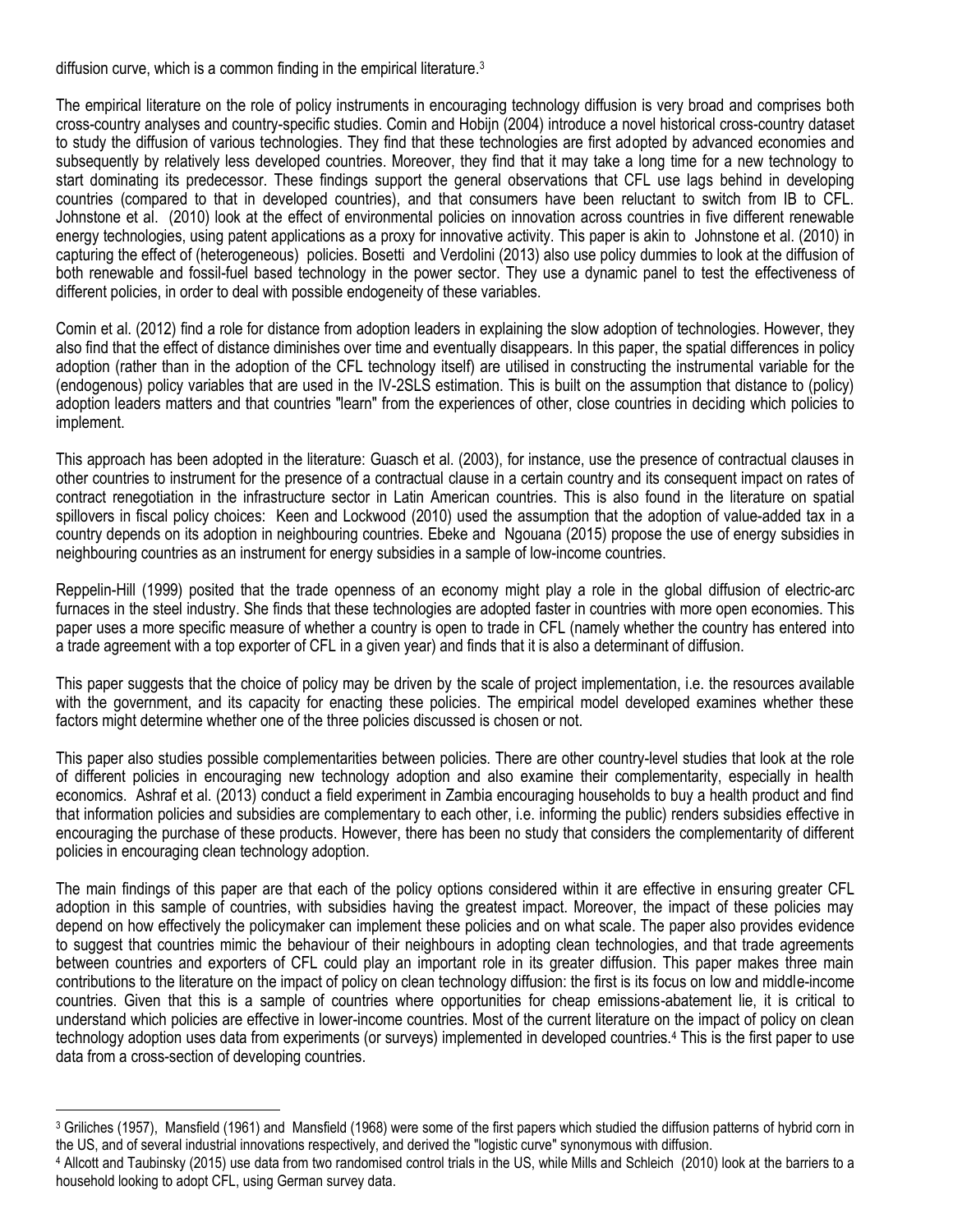The second main contribution of this paper lies in the creation and use of a novel data set to evaluate the usefulness of different policy options in encouraging the diffusion of CFL. The presence or absence of these policies has been coded using information provided in the United Nations Environment Programme (UNEP) En.Lighten Initiative country policy map (UNEP, 2014), which provides extensive information on the current status of clean lighting adoption in several countries, along with a list of the policies that have been adopted to encourage greater use of CFL.

The final contribution of this paper lies in its findings about possible complementarity of these policies when implemented together, and thus a possible implication on the sequencing of policies in developing countries to ensure clean technology adoption. To my knowledge, this is the first paper to draw on the complementarity of policy instruments in encouraging clean technology diffusion.

The structure of the paper is as follows: section 3 explains the data and methodology used for the empirical analysis and also includes the empirical results: section 4 provides the policy implications, and section 5 sets out the conclusion.

# <span id="page-8-0"></span>*2. Data, methodology and results*

#### <span id="page-8-2"></span>**2.1** *Data*

<span id="page-8-1"></span>In the empirical model developed in the next two subsections, cross-country data is used to study the effectiveness of three policy instruments: information provision schemes, subsidies and the ban on the use of IB, as well as looking at the determinants of this policy choice. The panel data focuses on lighting industry-specific policy adoption in a sample that includes 72 low and middle income countries, and spans 1993 to 2013. Table 6 (in the Annex) presents the countries that are included in the data sample. The sample comprises six main geographic regions: the Middle-East, Caribbean/Latin America, Central Europe, South Asia, East Asia and Sub-Saharan Africa.

The countries included in the sample were chosen on the basis of the availability of data on policies adopted and whether they were categorised as low-income, lower middle-income or upper middle-income, according to the World Bank 2014 classification. Due to concerns of sample-selection bias arising due to inclusion of only countries that imposed some policies, those countries were also included that have not enforced any policies.

The measure of diffusion used in the empirical estimation is the (logarithm of) imports of CFL as a proportion of total imports of IB and CFL, measured in terms of weight (in tons). The paper follows the literature (Caselli and Coleman, 2001) in using imports as a measure of diffusion. Caselli and Coleman (2001) use computer imports per worker as a measure of the cross- country diffusion of technology, and justify its use on the grounds that the computer industry is concentrated, with only a few countries providing most of the world's computer output. Technology diffusion in this case takes place through imports of the equipment embodying the technology. This argument is valid in this paper as well: the countries included in the data sample are not major producers of CFL, which implies that quantity of imports is a reasonable measure of their level of diffusion of CFL. Papageorgiou et al. (2007) also use real imports of medical equipment per capita as a measure of international medical technology diffusion. Another reason for the use of imports as a measure of diffusion is that it is difficult, if not impossible, to find data on consumption of lamps in the low and middle income countries included in the sample. Data on trade in lamps is obtained at the Harmonised System six-digit level of classification from the UN COMTRADE database (UN, 2014).

Some of the bigger developing countries, which export CFL are excluded from the sample, most notably China, which has accounted for almost 60-70 per cent of exports of CFL in recent years. Other exporters such as Hungary, Indonesia and Thailand are also excluded. This is done to omit countries with large production capabilities. Additionally, observations for which the ratio of value of imports to exports is less than one are also dropped from the analysis.

The main independent variables of the model are the policy dummies, which are dummy variables to indicate the presence of a lighting- specific policy in the country (in particular, CFL). These have been manually coded using information provided by UNEP and from individual reports from countries' electric utilities, governments, etc. These dummy variables are created to indicate the presence of voluntary/mandatory labels and awareness campaigns (i.e. the information provision policy of the government), price incentives such as subsidies, loans, tax rebates, and schemes for the free distribution of CFL and a ban on the use or import of IB. These policy variables take the value one in a certain period, if the policy is implemented in the same period, and zero otherwise.

These policies are the main instruments used by policymakers in developing countries to encourage consumers to switch to CFL. The only notable exception is the imposition of minimum energy performance standards. While information on the use of these standards was also available in the UNEP database, this variable was found to be highly correlated with the dummy for information provision, and thus it has not been used in the empirical estimations.<sup>5</sup> This is because most energy labels printed on

l

<sup>&</sup>lt;sup>5</sup> The pairwise correlation coefficient was found to be 51 per cent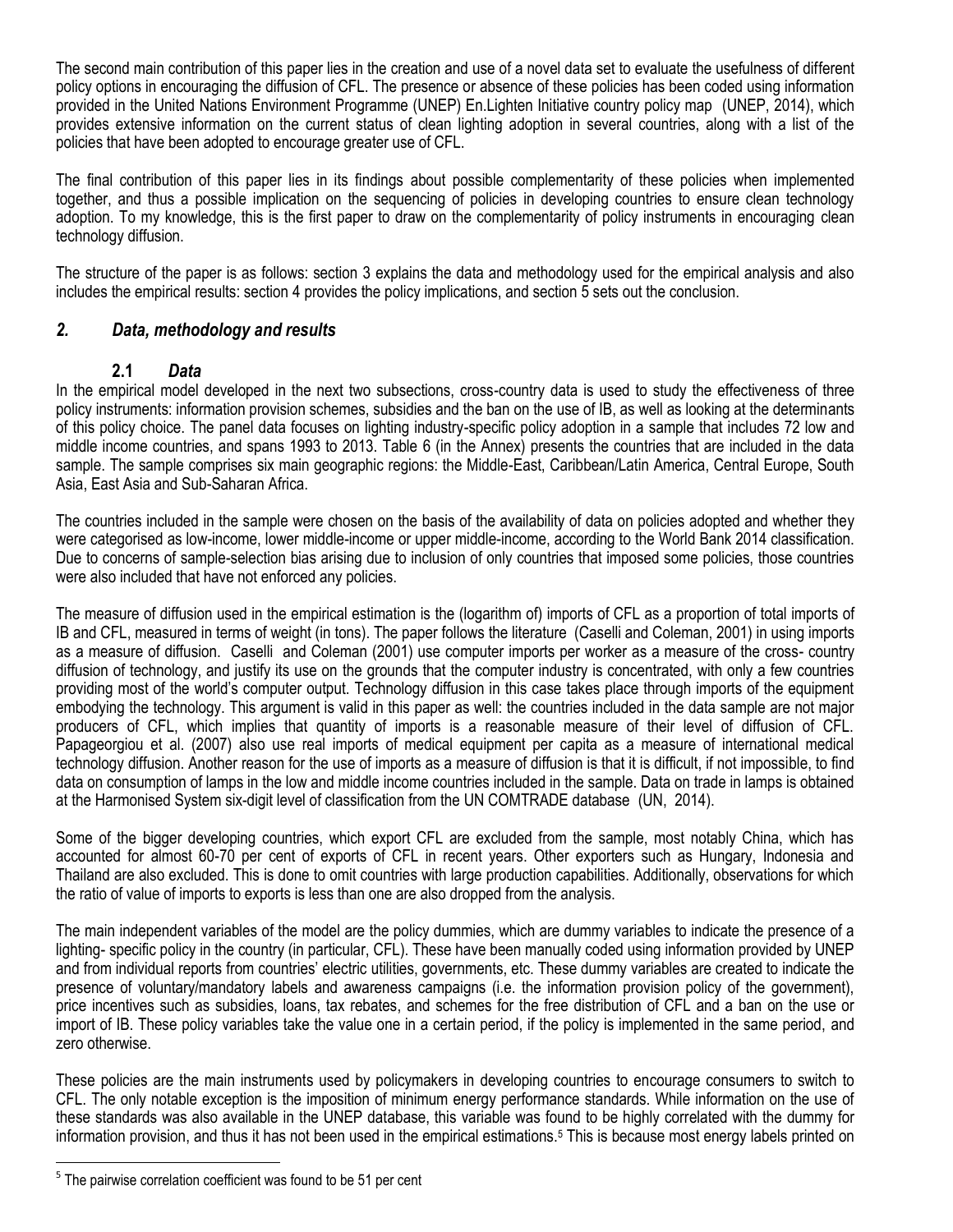appliances such as light bulbs are required to display the energy performance standards that the product meets, which are often certified by local authorities.

Since the measure of diffusion used is imports of lamps, it is imperative to control for measures of trade policy in the empirical estimations. For instance, a trade agreement indicator is used for estimation, which takes the value one if the country is in a trade agreement with one of the top five exporting countries of CFL in a given year (De Sousa, 2012), and zero otherwise. A variable for the ratio of tariffs on CFL to tariffs on IB (in the previous time period) is also included [\(WB, 2014\)](#page-16-0).

Other variables used include an indicator for government effectiveness in policy formulation and implementation (taking the value one if the government is "effective," zero otherwise). The government effectiveness indicator is created using the Government Effectiveness Index data from the World Governance Indicators Database. This index: "reflects perceptions of the quality of public services, the quality of the civil service and the degree of its independence from political pressures, the quality of policy formulation and implementation and the credibility of the government's commitment to such policies" [\(WB, 2012\)](#page-16-0). Additionally, in order to derive a measure of income that is more suited to the lighting industry, the "Sum-of-Lights" variable is used, which is created using night-time satellite data, to proxy for the level of development of an economy (NOAA, 2014).

Table [1](#page-8-0) below presents the descriptive statistics of the variables. As can be seen, the most popular policy measure is information provision, while very few countries in the sample have enforced a ban on IB.

| Variable                             | Obs. | Mean     | Std. Dev. | Min.     | Max.     | Missing |
|--------------------------------------|------|----------|-----------|----------|----------|---------|
| Information Provision(%)             | 1454 | 0.225    | 0.418     | 0        |          | 0       |
| Subsidy $(\%)$                       | 1454 | 0.195    | 0.396     |          |          | 0       |
| Ban on IB $(\%)$                     | 1454 | 0.049    | 0.216     | 0        |          | 0       |
| Information IV (Distance-weighted %) | 1376 | 1618.393 | 2203.139  | 0        | 13178    | 78      |
| Subsidy IV (Distance-weighted %)     | 1348 | 1640.106 | 2124.016  | 0        | 12198    | 106     |
| Ban IV (Distance-weighted %)         | 1400 | 387.857  | 1047.625  | $\Omega$ | 9030     | 54      |
| Trade Agreement Indicator (%)        | 1454 | 0.146    | 0.354     | 0        |          | 0       |
| Ratio of Tariffs (in period t-1)     | 691  | 0.900    | 0.480     | 0        | 5        | 763     |
| Govt. Effectiveness Index            | 969  | 0.209    | 0.407     | 0        | и        | 485     |
| "Sum-of-Lights" Index                | 1382 | 520766.1 | 1238273   | 592      | 19000000 | 72      |

#### **Table 1: Summary Statistics of Independent Variables**

Figure 1 (in the Annex) shows the policies (and their combinations) that have been adopted by countries in the data sample: it is clear that in most countries, the combination of information provision policies and subsidies is the most popular policy choice. Additionally, no country implements the ban in isolation. Information policies are relatively-well spread out amongst the countries in the sample, fewer countries have adopted price incentives to get consumers to switch from IB to CFL, and even fewer have imposed a ban on IB (this is also apparent from Figure 2, which plots the evolution of adoption rates for these three policies over time across the sample). As is clear from this graph, information policies have always been the most prevalent form of policy intervention undertaken by governments, whereas the ban has become increasingly popular since 2006/07. Figures 3 and 4 plot the share of imports and exports of CFL over time in the sample. It is clear that the share of imports of CFL has increased over time, pointing to the possibility of greater diffusion of these lamps. The increase in the share of CFL exports over time suggests that some of these countries may have become producers of CFL. However, these countries' exports are still not significantly large enough in terms of value to merit their inclusion in the sample.

# <span id="page-9-0"></span>**2.2** *Methodology and results*

The objective of the empirical estimation is to explain how various policies affect the share of CFL that a country imports. The model that is estimated is as follows:

$$
M_{it} = \alpha_0 + \alpha_1 D_{it} + \alpha_2 X_{it} + \mu_{it}
$$
 (1)

where  $M_{it}$  denotes the share of imports of CFL in country i at time t (over total imports of CFL and IB in country i at year t),  $D_{it}$ denotes country- specific policy dummies at time t, and

 $X_{it}$  denotes country-specific controls in time t.  $_{it}$  denotes the stochastic error term. The linear-probability model is used for this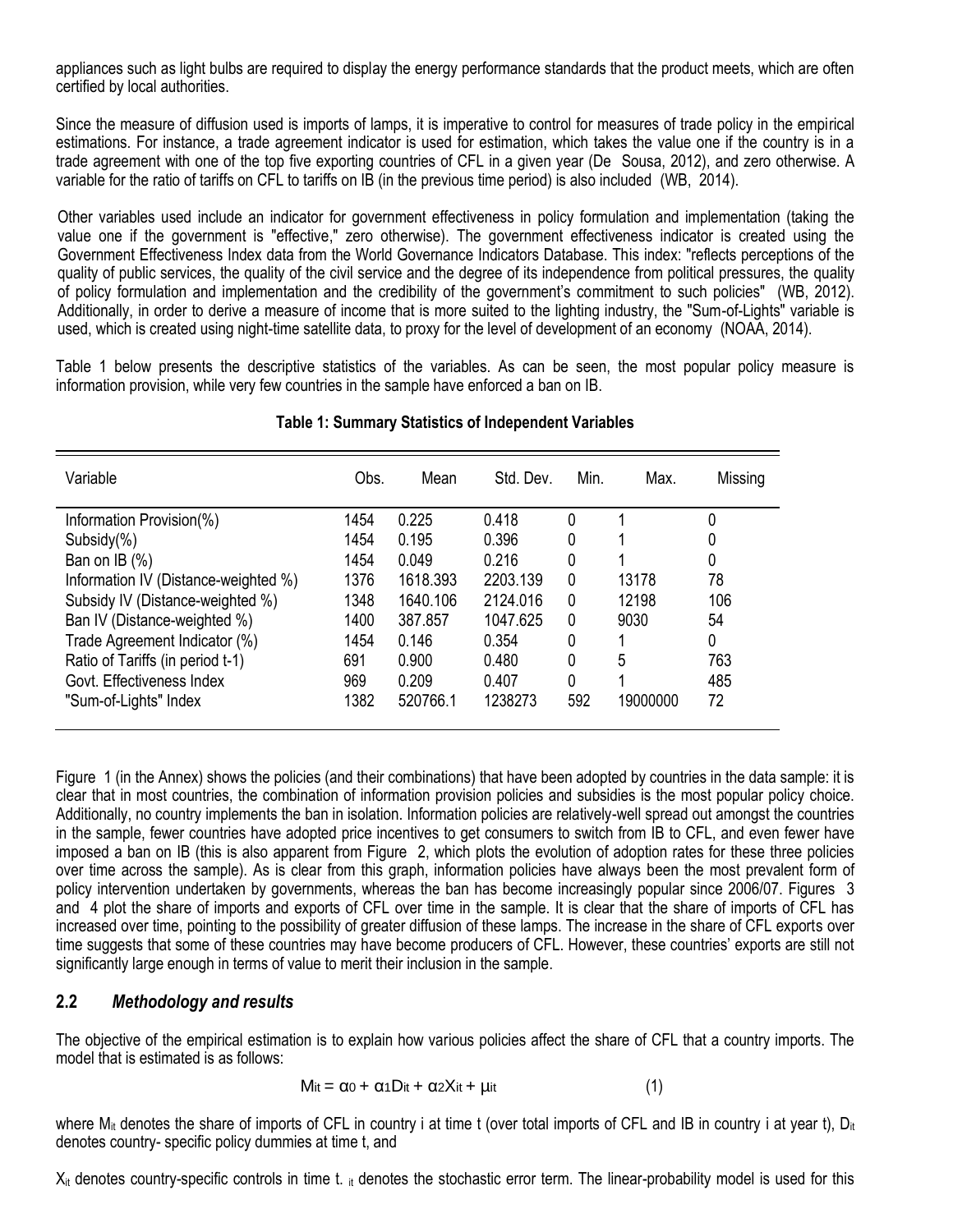estimation. There are two reasons for not converting the dependent variable to a dummy variable (and using logit or probit for estimation): firstly, many countries implemented the policies for one year only, i.e. there are "observation-specific" dummy variables as regressors (especially subsidies, and the ban on IB). Anderson (1987) has shown that neither logit nor probit can be used to estimate the coefficients on observation-specific dummy variables. Additionally, Angrist and Pischke (2008) point out that if the intention is to obtain marginal effects, the difference between non-linear methods (such as logit and probit), and the linear approach adopted in this paper, is not too significant.

From the onset, it is clear that there are serious endogeneity concerns in estimating model 1: it is entirely possible that policymakers implement new policies after observing the share of imports of CFL, a risk which cannot be entirely eliminated by using lagged policy dummies, for instance. This would mean that  $D_{it}$  in (1) is endogenous. Possible existence of such reverse causality implies that OLS estimates will be inconsistent: to deal with this endogeneity concern, the model used for estimation of ( 1) is the instrumental variable model, using the two-stage least squares method of estimation.

The baseline results of the paper only study the effects of the policies, considering them one at a time. The main reason for adopting this approach is to avoid difficulties with interpretation of coefficients with multiple endogenous variables. The firststage robustness checks are also more tedious (Angrist and Pischke, 2008).<sup>6</sup>

The instruments used for the policy dummies are constructed as weighted averages of the presence of the same policy in one of the five nearest countries to the one in question, where the weight represents the distance of the country from the neighbouring country. Data on distances are taken from the Geodist Database ((Mayer and Zignago, 2011)). There is evidence to suggest that countries in a common geographical region learn from the experiences of other countries in deciding which policies to implement ((Guasch et al. (2003), Keen and Lockwood (2010), Ebeke and Ngouana (2015)). Given that energy-efficiency related policies are often implemented as regional initiatives, often in collaboration with international organisations (examples include the ECOWAS and Lighting Africa initiatives in Africa, and the UNEP En.lighten initiative in the Middle-East, Asia, Sub-Saharan Africa and Latin America), it is very likely that countries do learn from each other in implementing policies. However, it is important to keep in mind the direction of learning: it is probable that Nepal learns from the experiences of India in implementing a policy, but the converse is not likely, given that India was one the first countries in South Asia to implement lighting policies. To account for such possibilities, the instrument is a weighted average of the presence of a policy in the five nearest countries to the given country either in period t, in period t-1, or in period t+1. This ensures that both "follower" countries (countries mimicking policy implementation) and "lead" countries (countries pioneering policy implementation) are accounted for: follower countries can implement the policy implemented by the lead country either in the same time period, or in the next.

It is empirically difficult, if not impossible, to verify whether the exclusion restrictions are satisfied in this case: the Sargan-Hansen test of over-identifying restrictions can be used if there are more instruments than included endogenous variables. However, it is difficult to identify another channel through which adoption of policies in neighbouring countries may affect the share of imports of CFL in a country, other than through its influence on a country's decision to adopt the same policies. The import share of CFL should not depend on the policies enforced in other countries, provided none of these countries are themselves large producers, and no country imports an unusually large quantity of CFL.

The baseline empirical results are provided in Table 2 below, which presents the second-stage IV-2SLS results.<sup>7</sup> Table [3](#page-8-2) presents the first-stage results corresponding to these second-stage results presented in Table 2, which are useful to evaluate the factors motivating policymakers to opt for certain policies.

|             | (1)                  | (2)              | (3)                | (4)                      | (5)                | (6)              |
|-------------|----------------------|------------------|--------------------|--------------------------|--------------------|------------------|
| Information | $1.072**$<br>(0.487) | 3.632<br>(9.545) |                    |                          |                    | -                |
| Subsidies   | -                    | -                | 1.996**<br>(0.813) | $-2.418$<br>(9.828)      | -                  |                  |
| Ban on IB   | -                    | -                | -                  | $\overline{\phantom{0}}$ | 1.505**<br>(0.712) | 0.284<br>(1.832) |

 $\overline{\phantom{a}}$ 

#### **Table 2: IV-2SLS Results (Second-Stage Estimation)**

<sup>&</sup>lt;sup>6</sup> However, certain estimations require the use of multiple endogenous variables: for instance, in order to test for the strength of the interaction between the presence of the policies government effectiveness, both the main effect (the policy dummy) and the interaction term are treated as endogenous

<sup>7</sup> Tables 8, 9 and 10 in the Appendix include the OLS, fixed effects and random effects estimations, considering one policy at a time. For reasons already mentioned, the IV- 2SLS results are the baseline results of the paper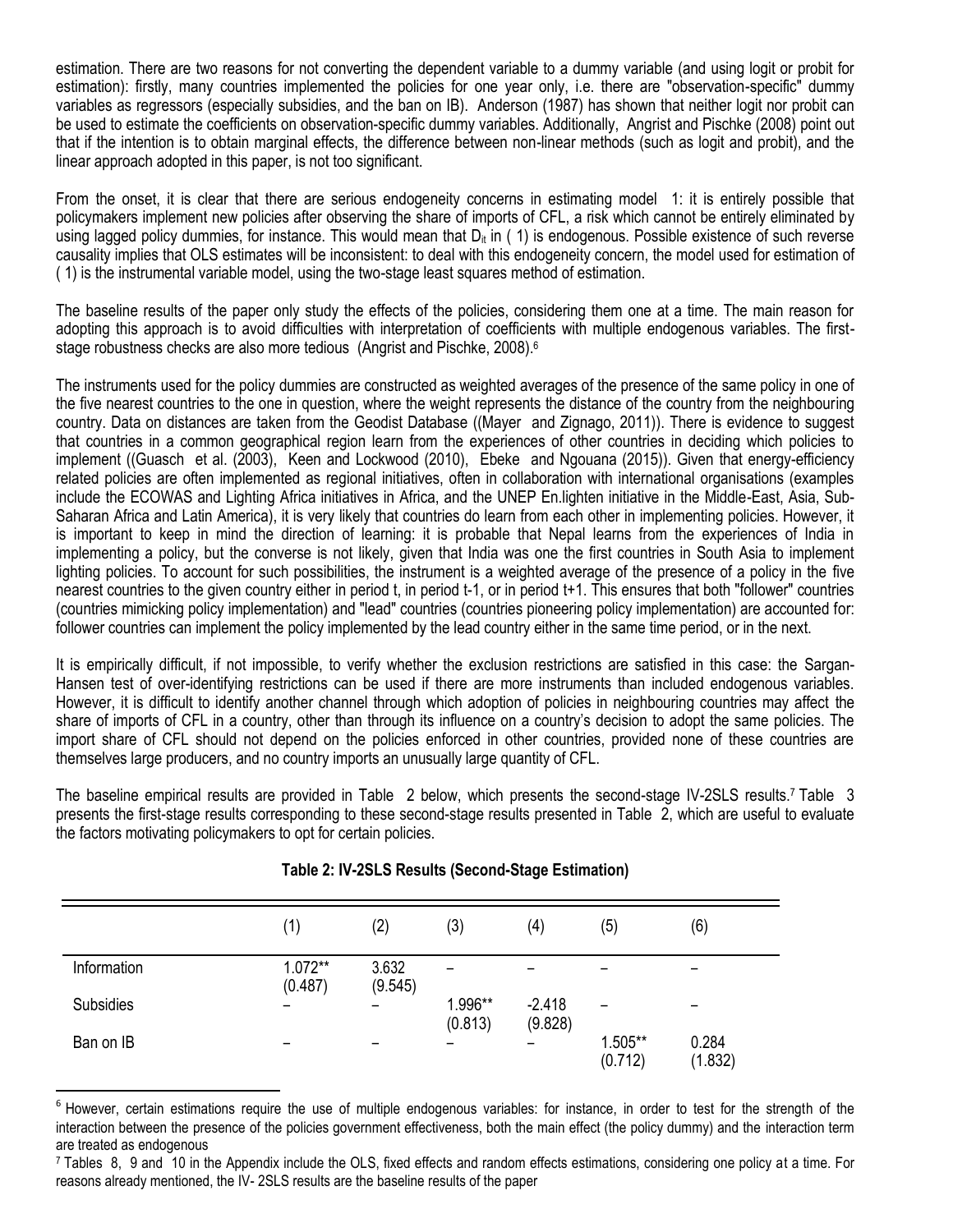| <b>Trade Agreement Indicator</b> | 0.103       | 0.054    | 0.276      | $-0.346$ | $0.349**$   | 0.098       |
|----------------------------------|-------------|----------|------------|----------|-------------|-------------|
|                                  | (0.194)     | (0.301)  | (0.226)    | (1.755)  | (0.141)     | (0.281)     |
| Ratio of Tariffs (in period t-1) | $-0.607***$ | $-0.341$ | $-0.502**$ | $-0.815$ | $-0.797***$ | $-0.684***$ |
|                                  | (0.221)     | (0.978)  | (0.252)    | (0.649)  | (0.180)     | (0.214)     |
| "Sum-of-Lights" Index            | $-1.680*$   | $-1.250$ | $-4.710**$ | 0.091    | $-2.040$    | $-1.980**$  |
|                                  | (0.962)     | (2.950)  | (2.340)    | (8.230)  | (1.380)     | (0.780)     |
| Govt. Effectiveness Index        | 0.030       | 0.176    | $-0.123$   | $-0.062$ | $-0.161$    | $-0.133$    |
|                                  | (0.145)     | (0.816)  | (0.167)    | (0.318)  | (0.131)     | (0.144)     |
| Observations                     | 455         | 455      | 437        | 437      | 443         | 443         |
| Year Fixed Effects               | No          | Yes      | No         | Yes      | No          | Yes         |

Notes: Dependent variable is share of CFL imports (in logarithm). Country fixed effects included in all estimations. Clusterrobust standard errors in parentheses. , and respectively denote significance at 10%, 5% and 1% levels. Coefficient of constant has not been reproduced.

In Table 2, columns one, three and five present the results of considering one policy at a time (information, subsidies and the ban respectively). These specifications include country fixed effects, but do not include time fixed effects. Columns two, four and six in Table 2 present the results including year fixed effects for the same set of policies. While theoretically it may be advisable to include time fixed effects to account for unobserved heterogeneity across different time periods, it is found to be superfluous to include them for these estimations (a joint test of the hypothesis that the coefficients on these effects are zero, leads to a failure to reject the null hypothesis that they are indeed zero). Intuitively, this can be supported by the fact that the dependent variable is a ratio of imports of two similar technologies: if it is indeed the case that there is unobserved variation over time, or trends, both the numerator and the denominator are likely to pick these effects up identically in the absence of any shocks to one of the two technologies, i.e. it is unlikely that the imports of one type of lighting technology would be influenced by factors varying over time (but common for all countries in the sample) differently from the imports of the other technology. It is more important in this model to control for unobserved heterogeneity across countries, thus the emphasis on the results in columns one, three and five of Table 2.

In column one, the coefficient on information provision is positive, and significant at the five per cent level of significance, suggesting that for this sample, information policies do indeed work in encouraging imports of CFL. The coefficient on the ratio of tariffs on CFL and IB is also significant at the one per cent level of significance, with the expected negative sign (higher the ratio of tariffs on these two technologies, the lower are the shares of CFL imports of countries). The sum of lights variable also has a positive coefficient, suggesting that countries that are more developed are more likely to have higher imports of CFL.

Column three of Table 2 includes the subsidy dummy, which has a positive coefficient and is significant at the five per cent level of significance. The ratio of tariffs variable behaves as before, whereas the coefficient on the sum of night-time lights is positive, and significant at the five per cent level of significance: the higher the number of night time lights, the higher the percentage of CFL imported by the country in a given year. The coefficient on the IB ban dummy in column five is positive and significant at the five per cent level of significance, suggesting that, not surprisingly, the imposition of a ban on IB forces countries to import more CFL. In this specification, the trade agreement indicator is also significant at the five per cent level of significance, with a positive coefficient: if the country enters a trade agreement with one of the top exporters of CFL in a given year, it is more likely to import a larger proportion of CFL in that year.

While there is no specification which includes these policy dummies all together, a comparison of the magnitudes of the coefficients of the policy dummies from these three models suggests that subsidies are the "most effective" policy instrument for this sample, followed by the ban on IB, and lastly information provision. This suggests that in low and middle income countries, cost constraints may be the most limiting barriers towards greater adoption of cleaner technologies by consumers.

Table [3](#page-8-2) below presents the results of the first-stage estimations (the first-stage results are only reported for the results corresponding to columns one, three and five of Table 2). In column one, the results of the first-stage model, including the information provision dummy as a dependent variable, are provided, while columns two and three include the results for the subsidy dummy and the ban respectively. The results in column one provide evidence to suggest that there is learning between countries in terms of adoption of information provision policies (the coefficient on the presence of information policies in the nearest countries is positive and significant at the one per cent level of significance). While the government effectiveness index is insignificant, we do see evidence that more "developed" economies are more likely to adopt information policies (reflected by the positive coefficient on the sum of lights variable). Additionally, if the country is in a trade agreement with one of the top exporters of CFL in a given year, the country is more likely to implement information provision to encourage consumers to adopt CFL, suggesting that factors facilitating access to a technology are strongly correlated with the decision of policymakers to inform consumers about it.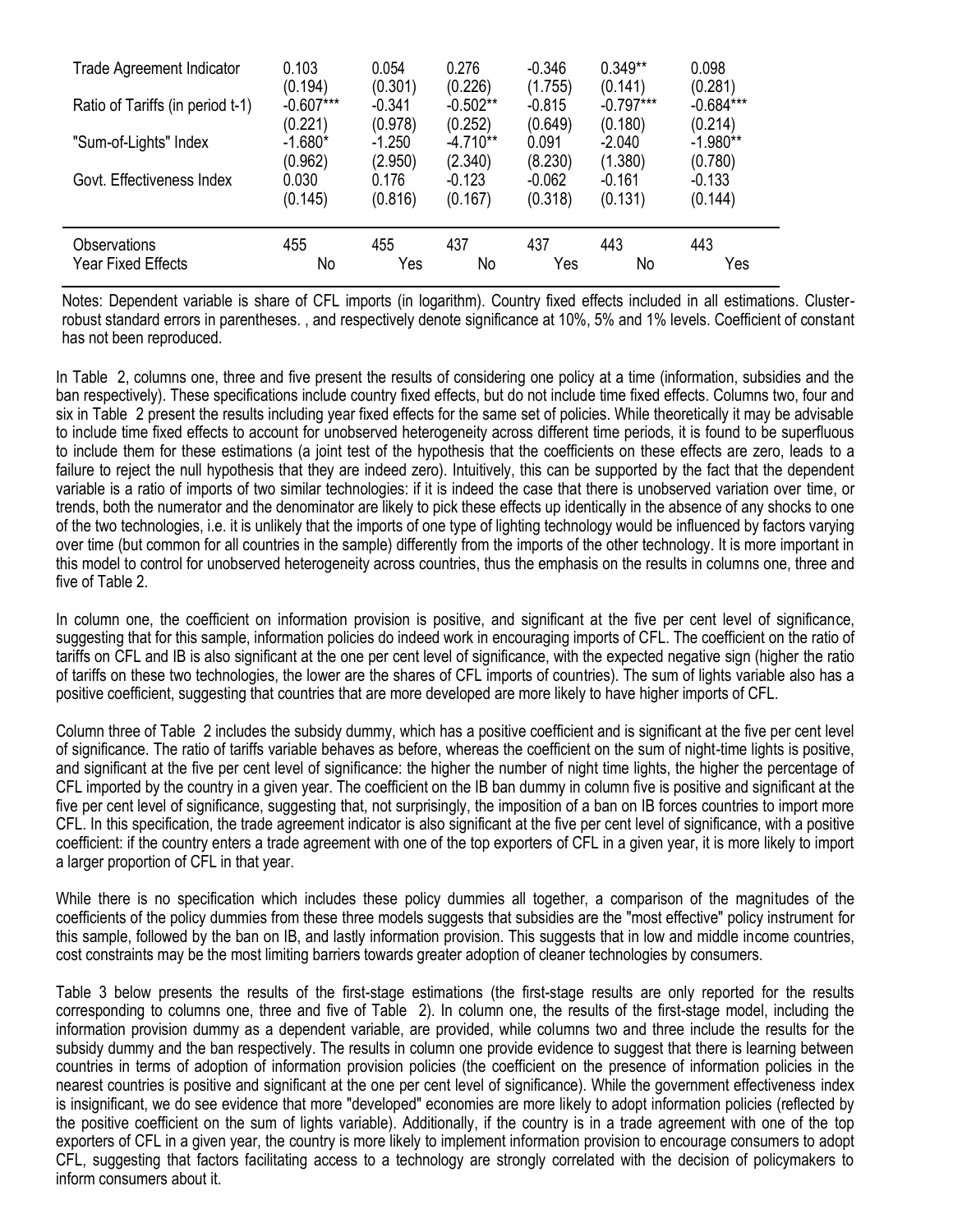|                                  | (1)                | (2)                   | (3)                    |
|----------------------------------|--------------------|-----------------------|------------------------|
| Information IV                   | 0.538***<br>(0.15) |                       |                        |
| Subsidies IV                     |                    | $0.361***$<br>(0.107) |                        |
| Ban on IB IV                     |                    |                       | $0.497***$<br>(0.0938) |
| <b>Trade Agreement Indicator</b> | $0.158*$           | 0.0392                | $-0.0382$              |
|                                  | (0.0685)           | (0.0726)              | (0.0441)               |
| Ratio of Tariffs (in period t-1) | $-0.193**$         | $-0.150*$             | $-0.00704$             |
|                                  | (0.0592)           | (0.0642)              | (0.0385)               |
| "Sum-of-Lights" Index            | 8.93               | $0.202**$             | $7.99*$                |
|                                  | (5.61)             | (0.0646)              | (3.95)                 |
| Govt. Effectiveness Index        | $-0.086$           | 0.0323                | 0.0503                 |
|                                  | (0.0893)           | (0.0753)              | (0.0453)               |
| Observations                     | 455                | 437                   | 443                    |
| Cragg-Donald F-statistic         | 24.12              | 11.48                 | 28.04                  |

#### **Table 3: IV-2SLS Results (First-Stage Estimation)**

*Notes*: Dependent variable is the share of CFL imports (in logarithm). Country fixed effects included in all estimations. Cluster-robust standard errors in parentheses. , and respectively denote significance at 10%, 5% and 1% levels. Coefficient of constant has not been reproduced.

The choice of a government to provide a subsidy on CFL, (column two, Table [3](#page-8-2)) suggests that the decisions of neighbouring countries to implement subsidies strongly influences policymakers (the instrument has a positive coefficient, significant at the one per cent level of significance), adding strength to the hypothesis that countries learn from each other in implementing policies. Additionally, the more developed a country, the more likely it is to impose a subsidy on CFL (that can be ascertained by the positive coefficient on the sum of lights variable). Also, the higher the ratio of tariffs on the two technologies, the less likely the government is to subsidise this technology (or conversely, if tariffs of CFL with respect to those on IB decrease, the more likely the policymaker is to subsidise them). Column three presents the results of the estimation of the decision of governments to ban IB: again, there is strong evidence to suggest that the decision to ban the import or sale of IB depends positively on whether neighbouring countries have also imposed this policy (the coefficient on the instrument is positive and significant at the one per cent level of significance). Additionally, the ban is more likely to be implemented by countries that are more developed.

The Cragg-Donald F-statistic for identification of weak instruments is found to be 24.12 for the information IV, 11.48 for the subsidy IV and 28.04 for the IV on the ban. These satisfy the rule-of-thumb specified for weak instruments in Staiger and Stock (1997). The instruments are also larger than the critical values suggested by weak instrument-identification tests proposed in Stock and Yogo (2005), at the 15 per cent size for two-stage least squares estimation.

In the results of Table 4 below, the policy dummies are introduced as interaction variable along with the index of government effectiveness to test whether the efficacy with which these policies are implemented could influence the share of CFL adoption. In these specifications, the main effect is the policy dummy variable, and there is an interaction term between the policy dummy and the government effectiveness index. The interpretation of the coefficient on the main effect thus represents the marginal effect of the policy, when the policy implementation is ineffective, and the coefficient on the interaction term represents the marginal effect of the policy when it is effective. The IV-2SLS methodology is not adopted for these estimations, because of the concerns with using multiple endogenous variables, which complicates interpretation of the estimates.

Column one of Table 4 presents the results of the estimations for the information provision policy. The effect of the information policy in the case of ineffective governments is to increase the share of CFL imports by 20.4 per cent, whereas for effective governments, the effect of the policy is to reduce the share by 56.5 per cent. The likely reason for this result is that the response to more effective governments providing information to consumers may be an increase in the domestic production capacities of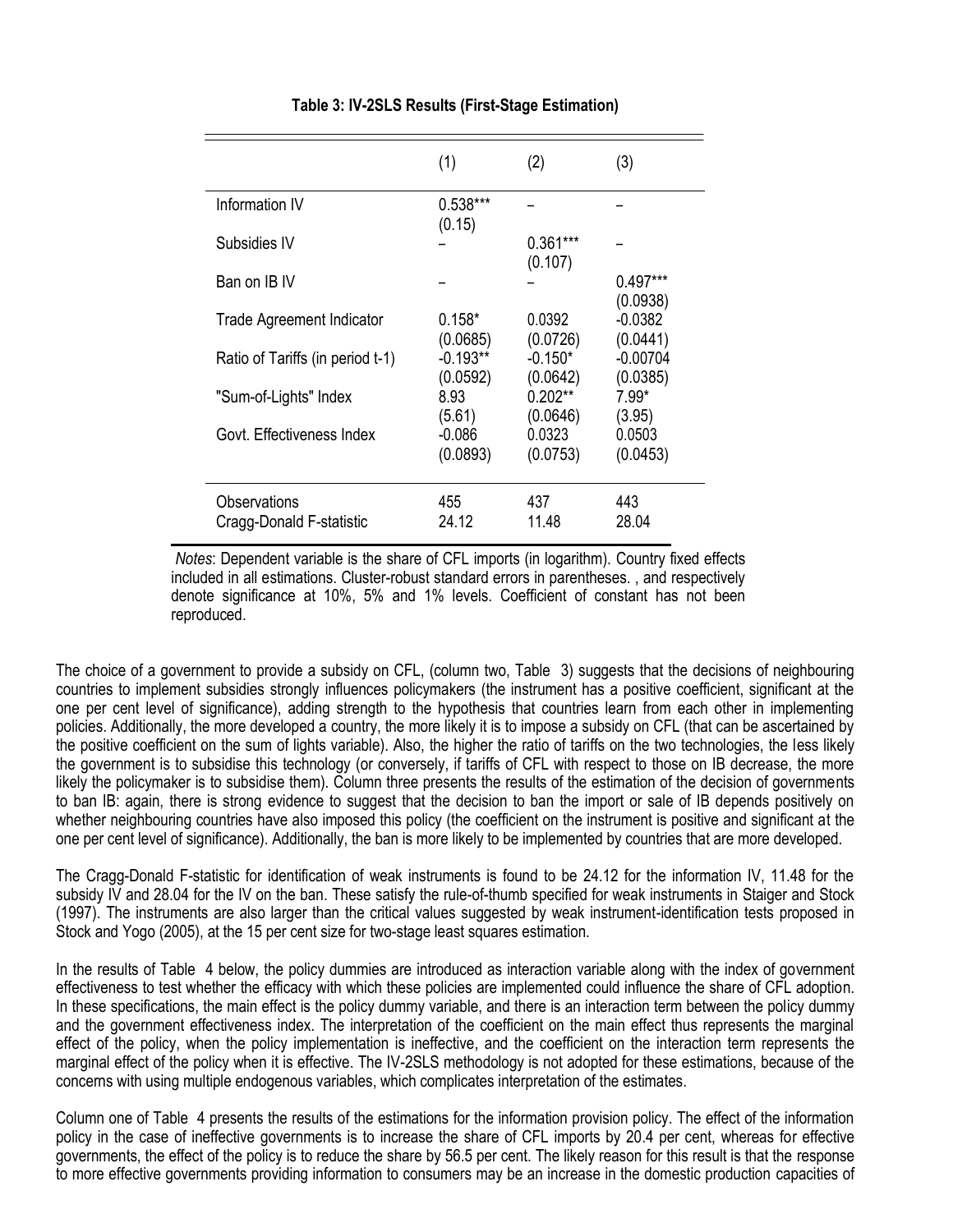these lamps. While the coefficients on both the subsidy dummy and the interaction term of this variable with the government effectiveness indicator are insignificant in column two, in column three we see that the coefficient on the ban is significant and positive, even when the government is ineffective in enforcing policies (which is represented by the main effect). In the case of an effective government, the marginal effect becomes stronger (an imposition of the ban by an effective government is likely to increase the share of CFL adoption by 28 per cent, versus 20 per cent if the government is not effective).

| Table 4: Fixed Effects Estimations on the Role of Government Effectiveness in Policy Enforcement |
|--------------------------------------------------------------------------------------------------|
|--------------------------------------------------------------------------------------------------|

| Variables                                       | (1)<br>Information                | (2)<br><b>Subsidies</b>           | (3)<br>Ban                        |
|-------------------------------------------------|-----------------------------------|-----------------------------------|-----------------------------------|
| Information                                     | 0.039                             |                                   |                                   |
| Subsidies                                       | (0.118)                           | 2.481**<br>(0.149)                |                                   |
| Ban on IB                                       |                                   |                                   | $0.198**$                         |
| Information*Govt. effectiveness Index -0.565*** | (0.251)                           |                                   | (0.097)                           |
| Subsidies*Govt. effectiveness Index             |                                   | $-0.017$                          |                                   |
| Ban*Govt. effectiveness Index                   |                                   | (0.200)                           | $0.280**$<br>(0.153)              |
| Trade Agreement Indicator                       | $0.414***$                        | $0.413***$                        | 0.406***                          |
| Ratio of Tariffs (in period t-1)                | (0.172)<br>$-0.813***$<br>(0.253) | (0.166)<br>$-0.814***$<br>(0.245) | (0.166)<br>$-0.821***$<br>(0.239) |
| "Sum-of-Lights" Index                           | $-4.870$                          | $-3.850$                          | $-5.760$                          |
| Govt. Effectiveness Index                       | (6.010)<br>0.231<br>(0.189)       | (6.940)<br>$-0.058$<br>(0.151)    | (6.640)<br>$-0.121$<br>(0.119)    |
| Observations                                    | 480                               | 480                               | 480                               |

*Notes*: Dependent variable is the share of CFL imports (in logarithm). Country fixed effects included in all estimations. Cluster-robust standard errors in parentheses. , and respectively denote significance at 10%, 5% and 1% levels. Coefficient of constant has not been reproduced.

In order to test for complementarities between policies, three models were estimated. In each model, two main effects (policy dummies) were included, along with their interaction term, the results of which are presented in Table 5 below. The IV-2SLS methodology is not very tractable if there are multiple endogenous instruments (and especially if the instruments are strongly correlated, as shown in the correlation matrix in Table 7). Thus, a fixed effects estimation methodology is adopted to obtain these results, despite endogeneity concerns.

| Dependent Variable | (1)<br>%Share of CFL Imports | (2)<br>%Share of CFL Imports | (3)<br>%Share of CFL Imports |
|--------------------|------------------------------|------------------------------|------------------------------|
| Information        | 0.095<br>(0.15)              | 0.05<br>(0.16)               |                              |
| <b>Subsidies</b>   | $-0.014$<br>(0.13)           |                              | 0.31<br>(13.05)              |
| Ban on IB          |                              | 0.15<br>(0.11)               | $0.33***$<br>(0.11)          |

#### **Table 5: Fixed Effects Estimations on Complementarities**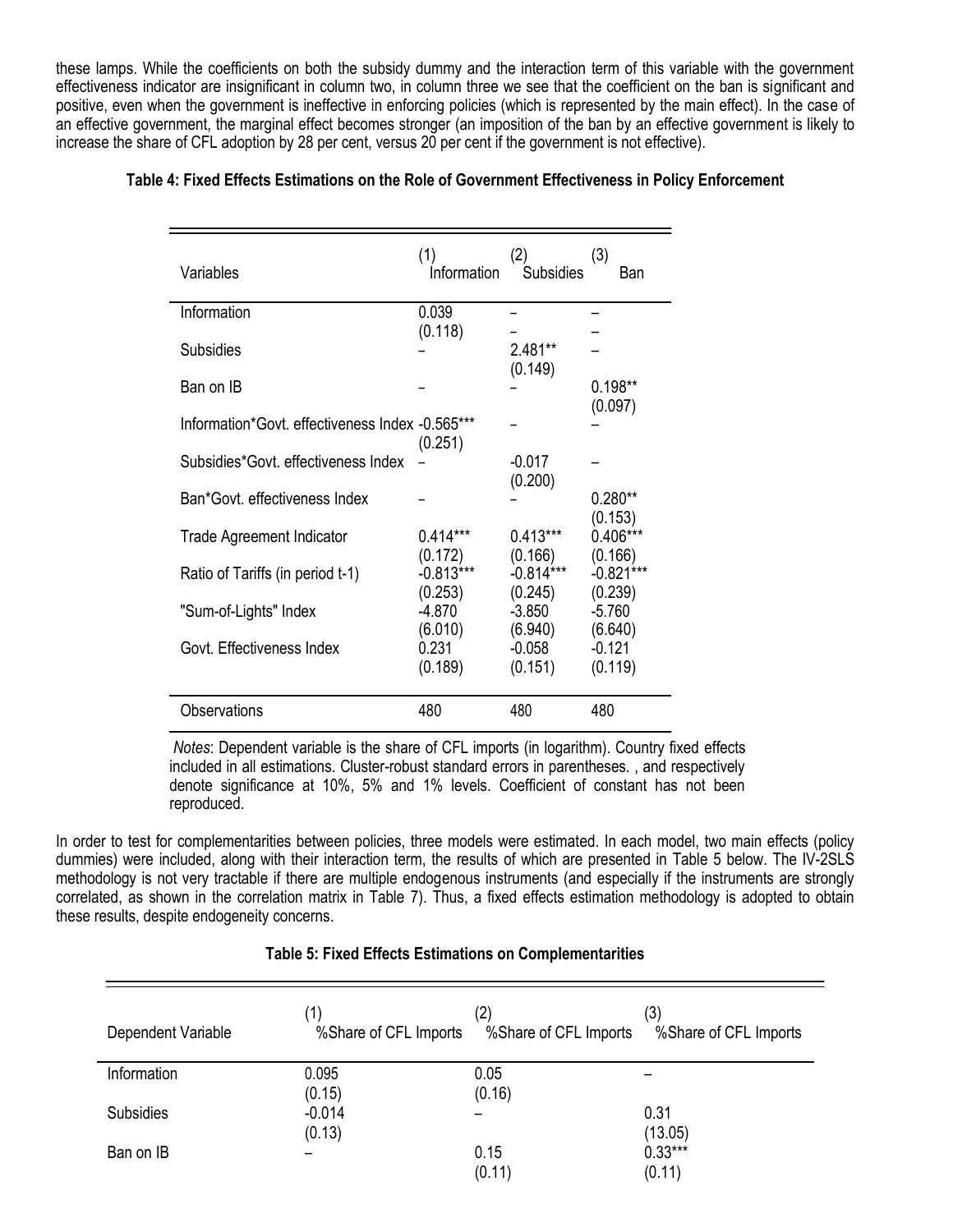| Information*Subsidies            | $-0.008$<br>(0.13) |                    |                   |
|----------------------------------|--------------------|--------------------|-------------------|
| Information*Ban on IB            |                    | $0.18**$<br>(0.09) |                   |
| Subsidies*Ban on IB              |                    |                    | $-0.25$<br>(0.19) |
| <b>Trade Agreement Indicator</b> | $0.43***$          | $0.44***$          | $0.45***$         |
|                                  | (0.16)             | (0.17)             | (0.16)            |
| Ratio of tariffs (in period t-1) | $-0.74***$         | $-0.74***$         | $-0.75***$        |
|                                  | (0.24)             | (0.24)             | (0.23)            |
| Govt. Effectiveness Index        | $-0.08$            | $-0.11$            | $-0.11$           |
|                                  | (0.11)             | (0.11)             | (0.11)            |
| "Sum-of-Lights" Index            | $2.18***$          | $2.13***$          | $2.13***$         |
|                                  | (0.73)             | (0.68)             | (0.67)            |

*Notes*: All estimations use 480 observations. Country fixed effects included in all estimations. Cluster-robust standard errors in parentheses, and respectively denote significance at 10%, 5% and 1% levels. Coefficient of constant has not been reproduced.

There is no conclusive evidence to suggest that information and subsidies are complementary, as the results in column one of Table 5 suggest. Both the main effects and the interaction term are insignificant. In column two, the estimation tests for the complementarity between information provision and the ban on IB. Results suggest that in the absence of information, the variable for the ban is insignificant, whereas if information is provided to consumers, the ban becomes effective in increasing CFL imports (the interaction is significant at the five per cent level of significance). Lastly, column three of this table tests for possible complementarity between the ban on IB and subsidies on CFL. While the ban on IB has a strong positive (and significant) effect on CFL imports, the presence of a subsidy does nothing to augment its effectiveness (the interaction term is insignificant). These results suggest that the only possible policy combination, where one policy is more effective in the presence of another, is information and the ban on IB.

#### <span id="page-14-0"></span>*3. Policy implications*

The paper's preliminary results offer interesting policy implications. The empirical results indicate the importance of all three policy options, such as information provision schemes, subsidies and the IB ban, in encouraging CFL adoption in low and middle-income countries. In particular, price hurdles appear to be the binding constraint in low and middle-income countries (this can be confirmed by the sizes of the coefficients derived on the policy dummies in section results).

The effectiveness with which policies can be implemented (i.e. the credibility of the government providing the information, and the strength with which the ban is enforced) and on what the scale (the size of the subsidy, for example) are hypothesised to be factors which determine the choice of policy. The empirical model finds that the adoption of subsidies by governments depends positively on the level of income of the country, while the adoption of the ban on IB as an instrument depends on the effectiveness with which the government can implement policies.

However, the empirical model does not find evidence to suggest that information provision is adopted by governments that are more effective. This may be attributed to the lack of a better indicator of provision of "credible" information to consumers. Given that the onus for implementing labelling schemes falls on firms, the role of the policymaker in ensuring that accurate information is provided to consumers is difficult to measure using the data that is available.

The results also conclude that countries learn from the experiences of their neighbours in deciding whether to implement a policy. It also finds that effectiveness in policy implementation plays a critical role in determining whether a policy has an effect on diffusion, especially in the case of a ban.

Regarding possible complementarities between policies, the results of this paper find that for this sample of countries, the ban is only effective if information provision is also adopted. This may stem from the poor enforcement of the ban in these countries. However, subsidies are not a pre-requisite for the ban to be effective. This suggests that governments that are endowed with more resources for policy implementation may be better off using them to implement subsidies (which are highly effective). Countries that are more effective at policy implementation could benefit from implementing a ban on older technologies, whilst providing information to the consumers about the new technology. Conversely, governments that are not well-endowed and cannot implement policies effectively, will not be able to ensure that consumers switch to cleaner technologies.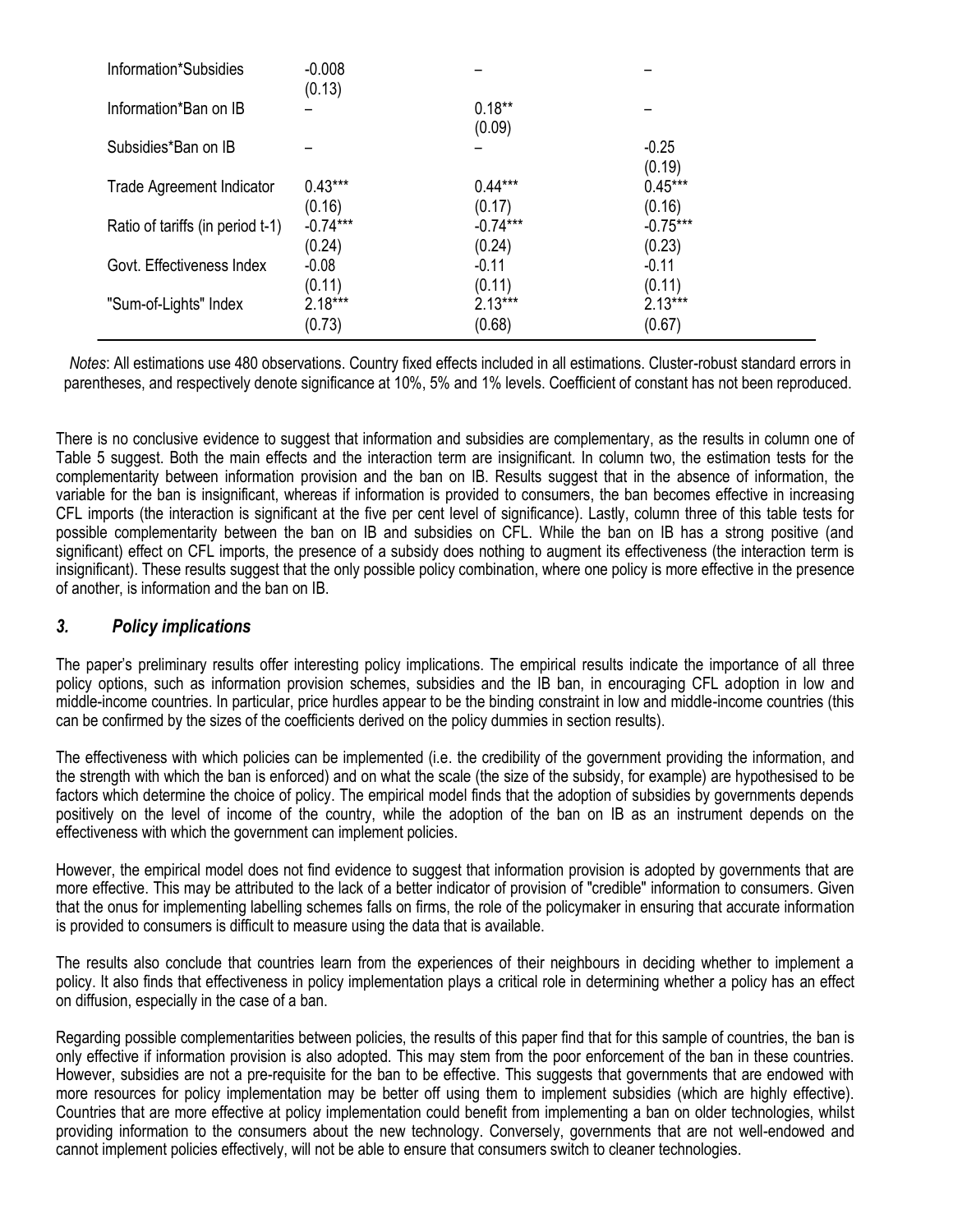It is interesting to contrast the results of this paper with those provided by the literature on developed countries. Coad et al. (2009), for instance, provide policy implications of sequencing policies to encourage consumers to buy green cars, using Swiss survey data. They find that information provision policies (such as the energy label for cars) may be more effective when imposed at the beginning of the diffusion process in encouraging intrinsically green consumers, concerned about the environmental implications of their actions, to adopt green cars. However, financial incentive schemes (such as subsidies or fines) and regulatory "sticks" may be more effective later on, to provide incentives for less environmentally-motivated consumers who need monetary incentives to adopt a technology. Allcott and Taubinsky (2015) find that among US consumers of clean light bulbs: information provision is the first-best policy in terms of welfare, the second is a subsidy, while a ban is unlikely to lead to an improvement in consumer welfare.

The paper also finds a positive role for trade policy in encouraging the adoption of clean technologies. For instance, trade agreements with the top exporters of certain technologies could facilitate technology transfer. Tariffs can also be lowered on clean technology, which is primarily transferred through the channel of trade.

There are some caveats to the results derived in this paper. Firstly, the empirical model proxies the implementation of policies in the sample of countries by dummies, which circumvents the scale of the programs implemented, or any geographical disparities. Additionally, it is also un-able to account for any lags between the announcement of the policies and their implementation. This may be particularly relevant in case of the ban on incandescent bulbs, for instance, because there is scant data on the dates of announcements of the incandescent ban for the countries represented in the sample. Mills and Schleich (2014) use German survey data to find that households hoarded incandescent lamps after the announcement of the policy and before the ban was actually implemented. Such effects cannot be tested with the data used in this paper.

#### <span id="page-15-0"></span>*9. Conclusions*

The objective of this paper was to evaluate the effectiveness of different types of policies in influencing the diffusion of clean technologies (such as CFL) to low and middle-income countries, which are not large producers. The main results of this paper are that for consumers who are new to a more expensive, yet more energy-efficient technology, information provision, subsidies and a ban on the incumbent technology all ensure greater adoption. However subsidies remain the most effective tool, suggesting that cost-related barriers are the most significant (at least for this particular technology). In addition, the decision of a policymaker to implement policies depends on the experiences of other (similar) countries, on the effectiveness with which these policies can be enforced, and the amount of resources available to the policymaker to implement these policies.

Regarding possible complementarities between policies, governments with more resources available for energy efficiency policies may be better off using them to implement subsidies, at least in the short-run, whereas governments capable of implementing policies efficiently may benefit from banning older technologies, and simultaneously providing information to the consumers about the new technology (since they are found to be complementary policies).

In conclusion, this paper finds that policymakers wishing to encourage consumers in developing countries to adopt a new technology could benefit from taking into account the effectiveness of different instruments, given their resources and policy environment, and learning from the experiences of similar countries.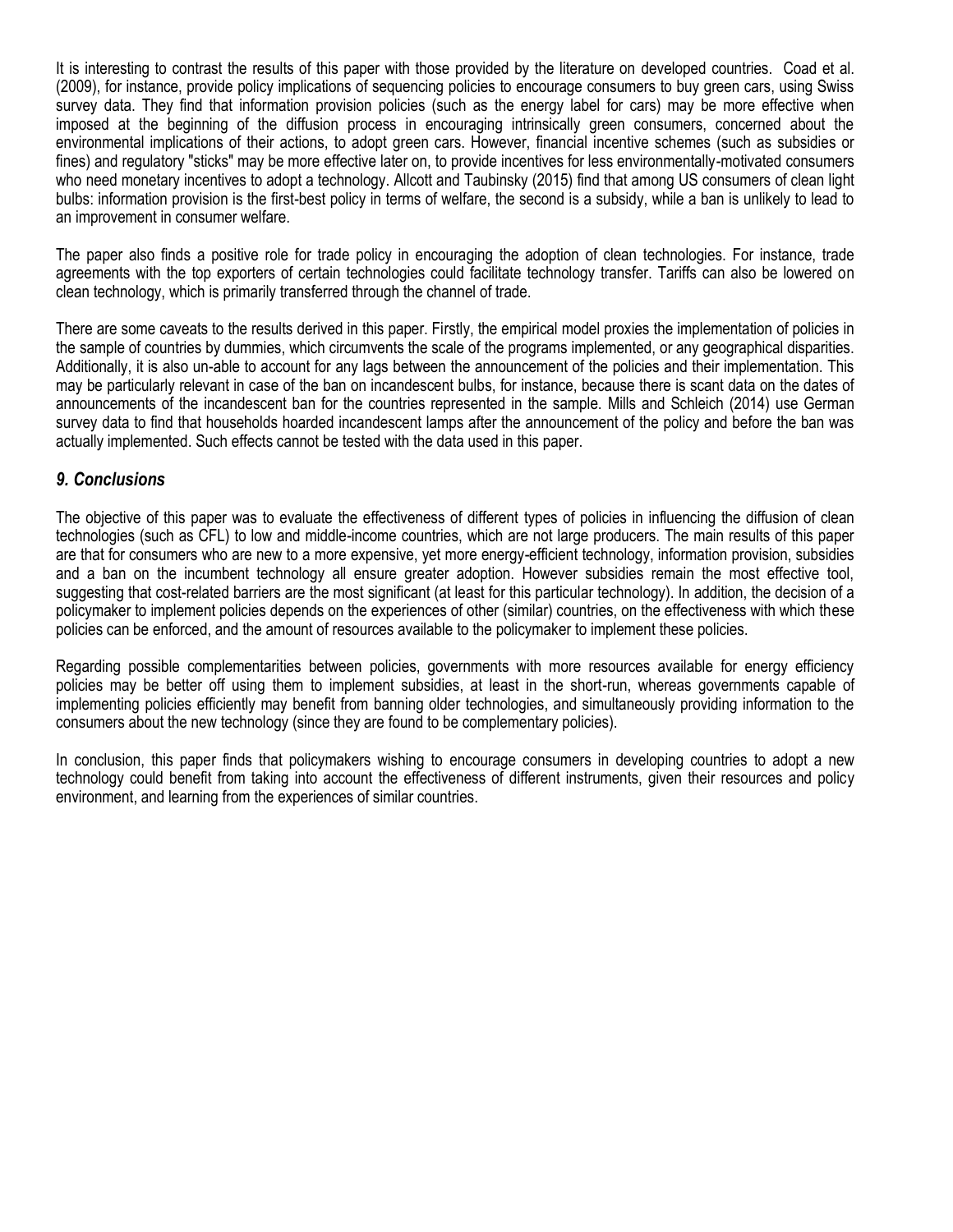# <span id="page-16-0"></span>**REFERENCES**

- ALA, "American Lighting Association: Types of Light Sources and Light Bulbs," https://www.americanlightingassoc.com/ Lighting-Fundamentals/Light-Sources-Light-Bulbs.aspx(AccessedJune2014).
- Allcott, Hunt and Dmitry Taubinsky (2015) "Evaluating Behaviorally Motivated Policy: Experimental Evidence from the Lightbulb Market," American Economic Review, Vol. 105, pp. 2501–38.
- Anderson, Gordon J (1987) "Prediction tests in limited dependent variable models," Journal of econometrics, Vol. 34, pp. 253– 261.
- Angrist, Joshua D and Jörn-Steffen Pischke (2008) Mostly harmless econometrics: An empiricist's companion. Princeton University Press.
- Ashraf, Nava, B Kelsey Jack, and Emir Kamenica (2013) "Information and subsidies: Complements or substitutes?" Journal of Economic Behavior and Organization, Vol. 88, pp. 133–139.
- Bosetti, Valentina and Elena Verdolini (2013) "Clean and Dirty International Technology Diffusion."
- Caselli, Francesco and Wilbur John Coleman (2001) "Cross-Country Technology Diffusion: The Case of Computers," American Economic Review, Vol. 91, pp. 328–335.
- Coad, Alex, Peter de Haan, and Julia Sophie Woersdorfer (2009) "Consumer support for environmental policies: An application to purchases of green cars," Ecological Economics, Vol. 68, pp. 2078 – 2086.
- Comin, Diego A, Mikhail Dmitriev, and Esteban Rossi-Hansberg (2012) "The spatial diffusion of technology," Technical report, National Bureau of Economic Research.
- Comin, Diego and Bart Hobijn (2004) "Cross-country technology adoption: making the theories face the facts," Journal of monetary Economics, Vol. 51, pp. 39–83.
- De Sousa, Jose (2012) "The currency union effect on trade is decreasing over time," Economics Letters, Vol. 117, pp. 917–920.
- DeGroot, Morris (1970) "Optimal Statistical Decisions."
- Ebeke, Mr Christian and Mr Constant Lonkeng Ngouana (2015) Energy Subsidies and Public Social Spending: Theory and Evidence, No. 15-101: International Monetary Fund.
- Geroski, Paul A (2000) "Models of technology diffusion," Research policy, Vol. 29, pp. 603–625.
- Griliches, Zvi (1957) "Hybrid corn: An exploration in the economics of technological change," *Econometrica*, Journal of the Econometric Society, pp. 501–522.
- Guasch, J Luis, Jean-Jacques Laffont, and Stephane Straub (2003) Renegotiation of concession contracts in Latin America, Vol. 3011: World Bank Publications.
- Jaffe, Adam B and Robert N Stavins (1994) "The energy paradox and the diffusion of conservation technology," Resource and Energy Economics, Vol. 16, pp. 91–122.
- Johnstone, Nick, Ivan Hašˇciˇc, and David Popp (2010) "Renewable energy policies and technological innovation: evidence based on patent counts," Environmental and resource economics, Vol. 45, pp. 133–155
- Keen, Michael and Ben Lockwood (2010) "The value added tax: Its causes and consequences," *Journal of Development Economics*, Vol. 92, pp. 138–151.
- Lefèvre, Nicolas, P T'Serclaes, and Paul Waide (2006). "Barriers to technology diffusion: the case of compact fluorescent lamps," Joint OECD and IEA Paper*,* Paris, pp. 1–35.

Mansfield, Edwin (1961) "Technical change and the rate of imitation," *Econometrica: Journal of the Econometric Society*, pp. 741–766.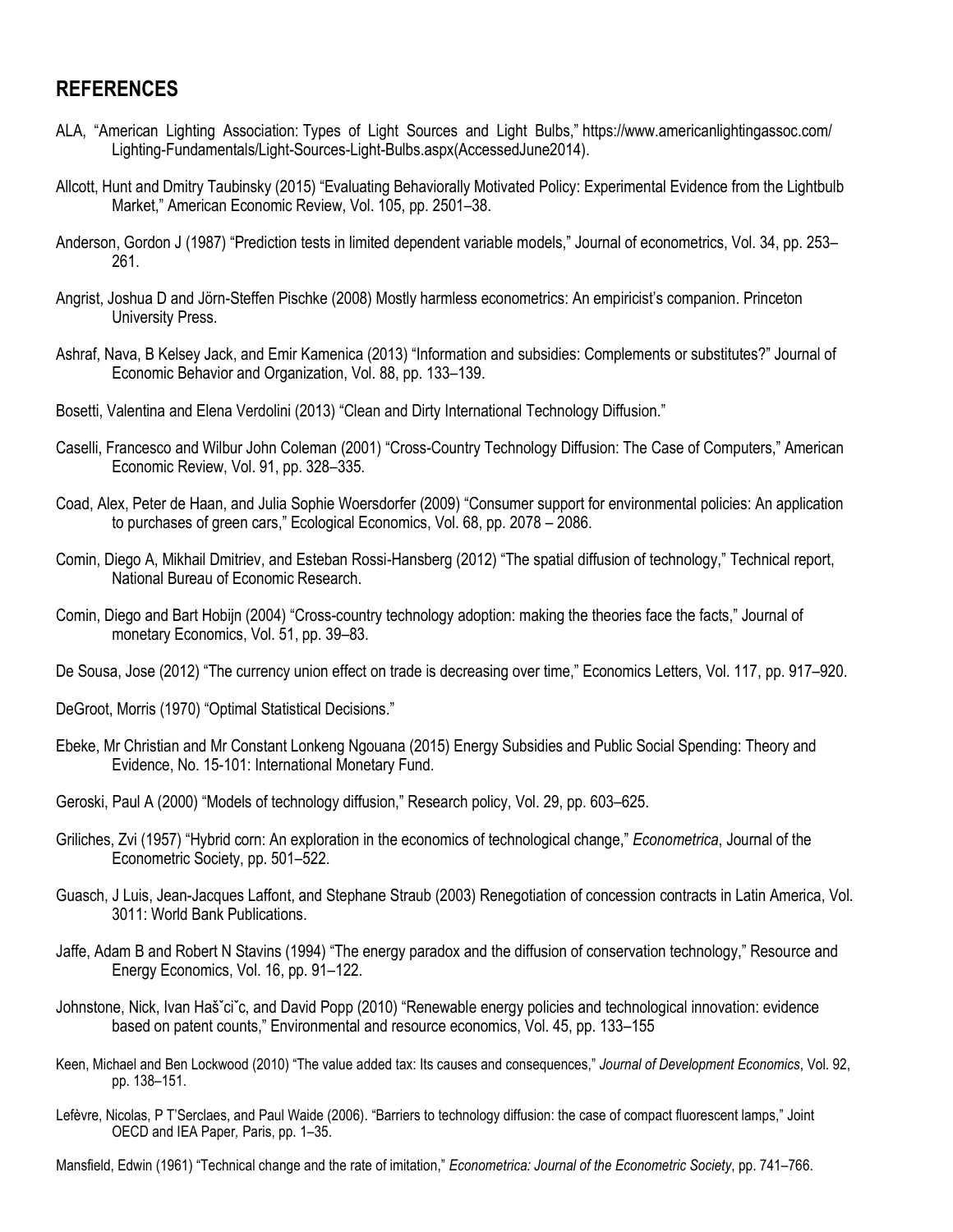(1968) "Industrial research and technological innovation; an econometric analysis."

Mayer, Thierry and Soledad Zignago (2011) "Notes on CEPII's distances measures: The GeoDist database."

- Mills, Bradford F and Joachim Schleich (2010) "Why don't households see the light?: Explaining the diffusion of compact fluorescent lamps," *Resource and Energy Economics*, Vol. 32, pp. 363– 378.
- Mills, Bradford and Joachim Schleich (2014) "Household transitions to energy efficient lighting," *Energy Economics*, Vol. 46, pp. 151–160.
- Newell, Richard G. and Juha Siikamaki (2014) "Nudging Energy Efficiency Behavior: The Role of Information Labels," *Journal of the Association of Environmental and Resource Economists*, Vol. 1, pp. 555–598.
- NOAA (2014) "Version 4 DMSP-OLS Nighttime Lights Time Series," Accessed April 2014.
- Papageorgiou, Chris, Andreas Savvides, and Marios Zachariadis (2007) "International medical technology diffusion," *Journal of International Economics*, Vol. 72, pp. 409–427.
- Reppelin-Hill, Valérie (1999) "Trade and environment: An empirical analysis of the technology effect in the steel industry," *Journal of Environmental Economics and Management*, Vol. 38, pp. 283–301.
- Requate, Till and Wolfram Unold (2003) "Environmental policy incentives to adopt advanced abatement technology:: Will the true ranking please stand up?" *European Economic Review*, Vol. 47, pp. 125–146.
- Staiger, Douglas O and James H Stock (1997) "Instrumental variables regression with weak instruments," *Econometrica, Journal of the Econometric Society*, Vol. 65, pp. 557–586.
- Stock, James H and Motohiro Yogo (2005) "Testing for weak instruments in linear IV regression," *Identification and inference for econometric models: Essays in honor of Thomas Rothenberg*.
- Teisl, Mario F, Brian Roe, and Robert L Hicks (2002) "Can eco-labels tune a market? Evidence from dolphin-safe labelling," *Journal of Environmental Economics and Management*, Vol. 43, pp. 339–359.
- UN (2014) "UN Comtrade International Trade Statistics Database," Accessed June 2014.

UNEP (2014) "En.lighten Initiative Country Data," Accessed June 2014.

Ward, David O, Christopher D Clark, Kimberly L Jensen, Steven T Yen, and Clifford S Russell (2011) "Factors influencing willingness-to-pay for the ENERGY STAR R label," *Energy Policy*, Vol. 39, pp. 1450–1458.

 WB (2012) "World Development Indicators 2012," Accessed June 2014, URL: [http://data.](http://data.worldbank.org/data-catalog/world-development-indicators) [worldbank.org/data-catalog/world](http://data.worldbank.org/data-catalog/world-development-indicators)[developmentindicators](http://data.worldbank.org/data-catalog/world-development-indicators).

(2014) "World Integrated Trade Solution (WITS) Database," Accessed June 2014.

 Young, H Peyton (2009) "Innovation diffusion in heterogeneous populations: Contagion, social influence, and social learning," *The American economic review*, Vol. 99, pp. 1899–1924.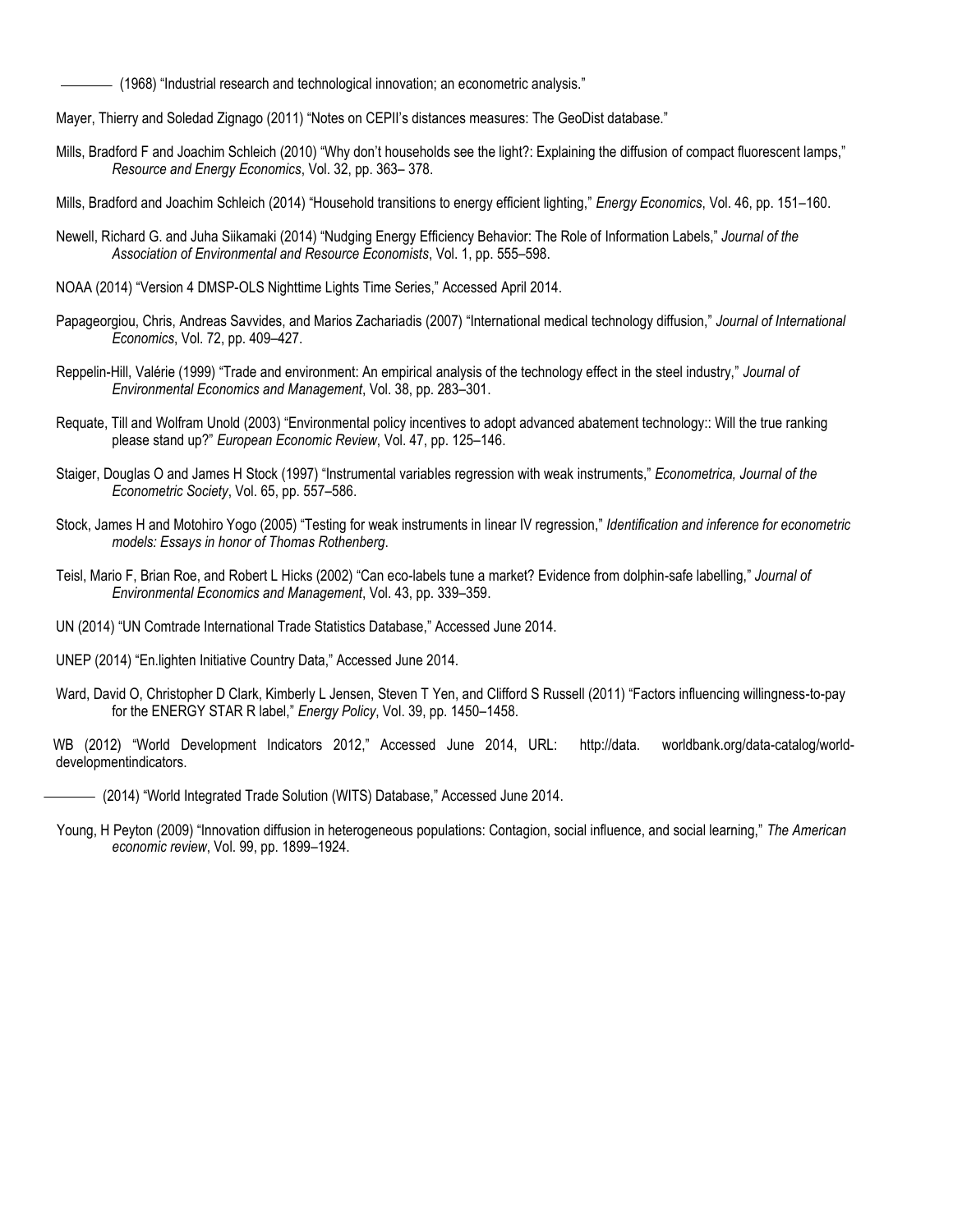# <span id="page-18-0"></span>**ANNEX: TABLES AND FIGURES**



#### **Figure 1: Policies Implemented By Countries**



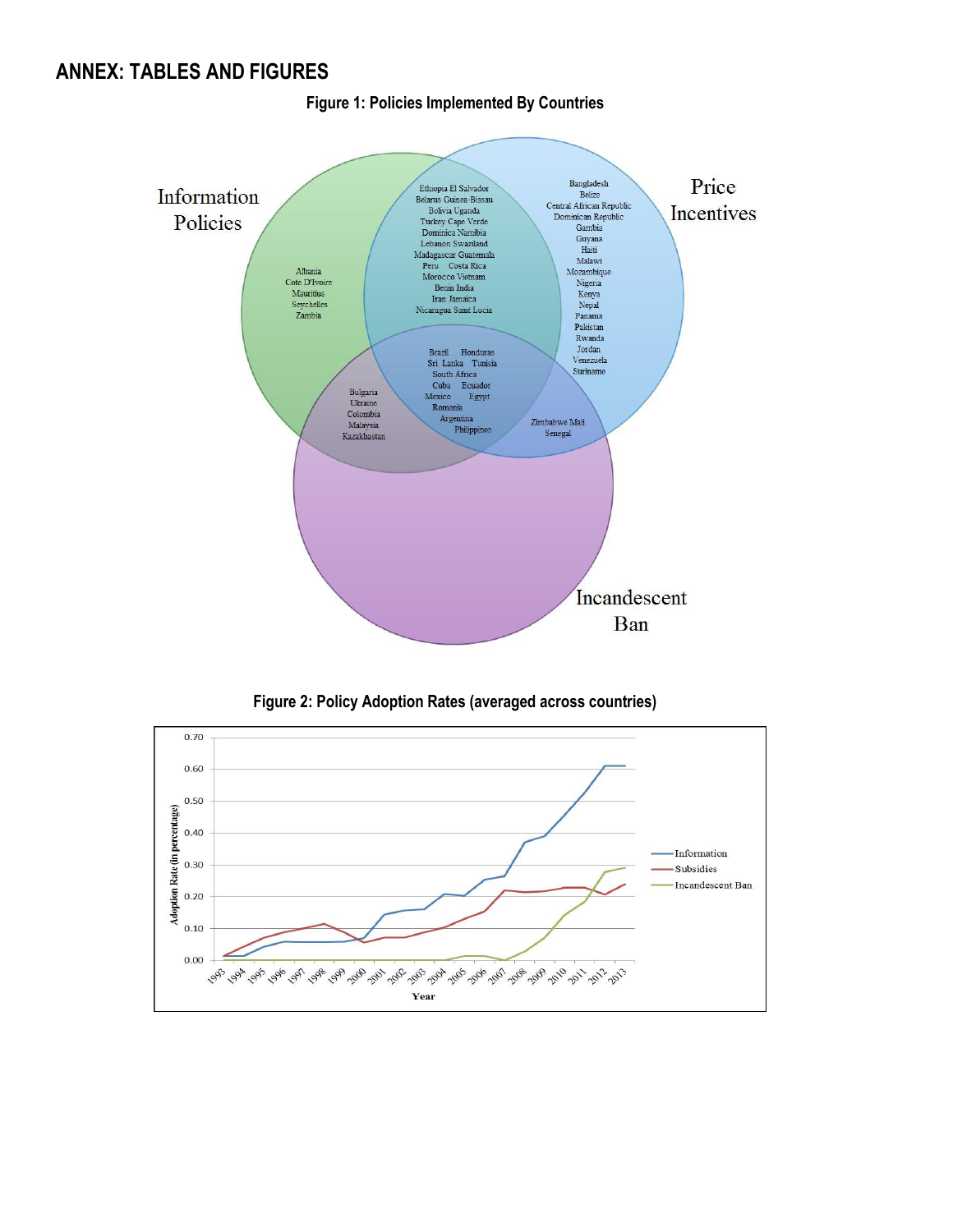



**Figure 4: Evolution of Share of CFL Exports**





| Albania         | Costa Rica         | Guatemala       | Madagascar       | Pakistan     | Suriname   |
|-----------------|--------------------|-----------------|------------------|--------------|------------|
| Argentina       | Cote d'Ivoire      | Guinea-Bissau   | Malawi           | Panama       | Swaziland  |
| Bangladesh      | Cuba               | Guyana          | Malaysia         | Peru         | Tajikistan |
| <b>Belarus</b>  | <b>DRC</b>         | Haiti           | Mali             | Philippines  | Togo       |
| <b>Belize</b>   | Dominica           | <b>Honduras</b> | <b>Mauritius</b> | Romania      | Tunisia    |
| <b>Benin</b>    | Dominican Republic | India           | Mexico           | Rwanda       | Turkey     |
| <b>Bolivia</b>  | Egypt              | Iran            | Morocco          | Saint Lucia  | Uganda     |
| Brazil          | El Salvador        | Jamaica         | Mozambique       | Senegal      | Ukraine    |
| <b>Bulgaria</b> | Ecuador            | Jordan          | Namibia          | Seychelles   | Venezuela  |
| Cape Verde      | Ethiopia           | Kazakhstan      | Nepal            | South Africa | Vietnam    |
| <b>CAR</b>      | Gambia             | Kenya           | Nicaragua        | Sri Lanka    | Zambia     |
| Colombia        | Ghana              | Lebanon         | Nigeria          | Sudan        | Zimbabwe   |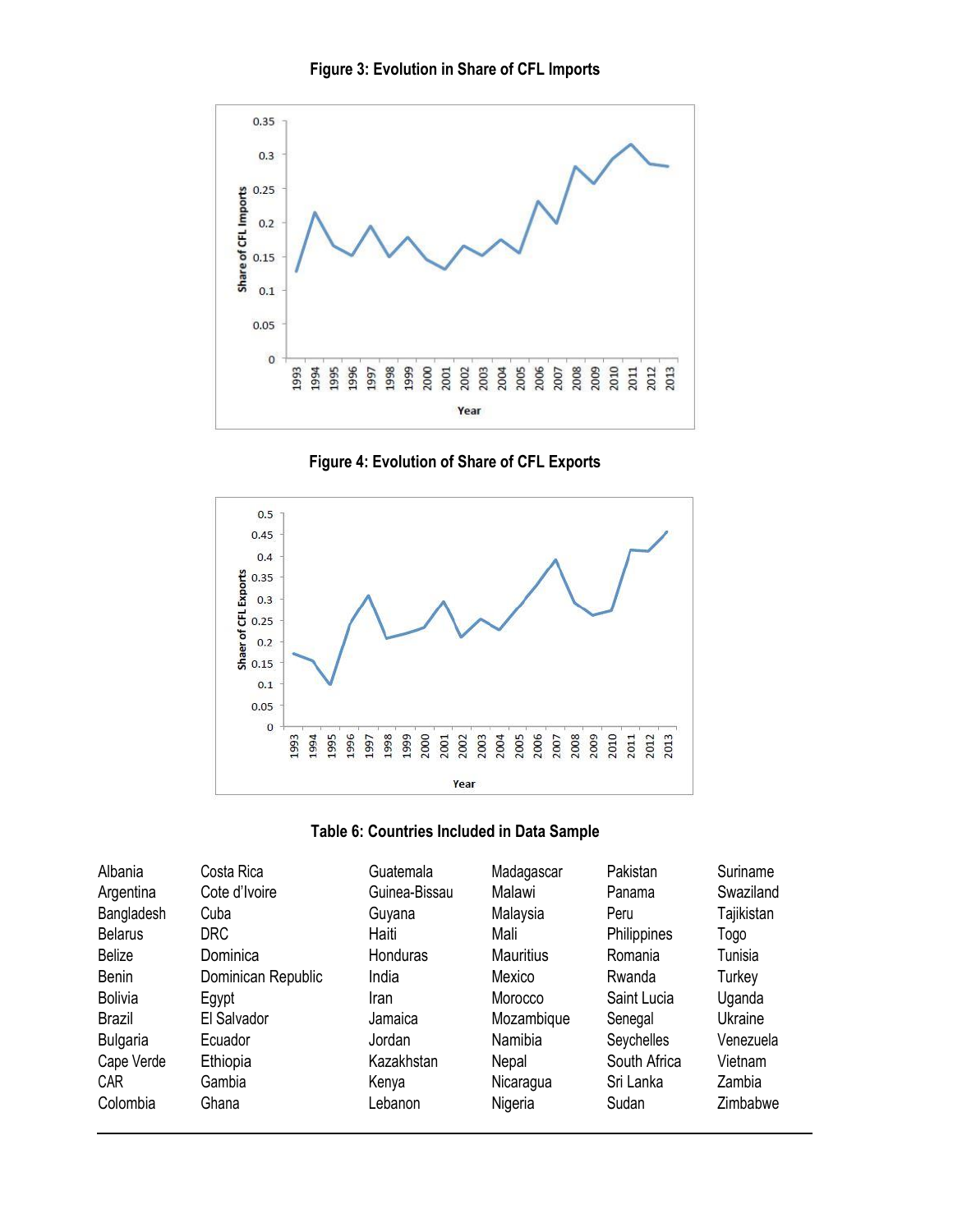## **Table 7: Correlation Matrix**

| Pairwise Correlation Coefficients Information Provision Subsidy Ban on IB Information IV Subsidy IV Ban IV Trade Agreement Ratio of Lagged Tariffs Govt. Effectiveness Sum-of-Lights |         |         |         |         |         |         |         |         |      |      |
|--------------------------------------------------------------------------------------------------------------------------------------------------------------------------------------|---------|---------|---------|---------|---------|---------|---------|---------|------|------|
| Information Provision                                                                                                                                                                | 1.00    |         |         |         |         |         |         |         |      |      |
| Subsidy                                                                                                                                                                              | 0.41    | 1.00    |         |         |         |         |         |         |      |      |
| Ban on IB                                                                                                                                                                            | 0.26    | 0.16    | 1.00    |         |         |         |         |         |      |      |
| Information IV                                                                                                                                                                       | 0.34    | 0.26    | 0.28    | 1.00    |         |         |         |         |      |      |
| Subsidy IV                                                                                                                                                                           | 0.35    | 0.27    | 0.27    | 0.73    | 1.00    |         |         |         |      |      |
| Ban IV                                                                                                                                                                               | 0.33    | 0.24    | 0.29    | 0.63    | 0.54    | 1.00    |         |         |      |      |
| Trade Agreement                                                                                                                                                                      | 0.30    | 0.12    | 0.12    | 0.32    | 0.18    | 0.29    | 1.00    |         |      |      |
| Ratio of Lagged Tariffs                                                                                                                                                              | $-0.06$ | $-0.01$ | $-0.04$ | $-0.08$ | $-0.11$ | $-0.05$ | $-0.03$ | 1.00    |      |      |
| Govt. Effectiveness                                                                                                                                                                  | 0.15    | 0.01    | $-0.01$ | 0.07    | 0.10    | 0.01    | 0.24    | $-0.21$ | 1.00 |      |
| Sum of Lights                                                                                                                                                                        | 0.34    | 0.29    | 0.04    | 0.24    | 0.21    | 0.15    | 0.08    | 0.04    | 0.04 | 1.00 |

#### **Table 8: Pooled OLS, Fixed Effects and Random Effects: Information Provision**

| Dependent Variable                                      | (1)<br>Pooled OLS<br>%Share of CFL Imports | $^{(2)}$<br>Country FE<br>%Share of CFL Imports | (3)<br>Country and Year FE<br>%Share of CFL Imports | (4)<br><b>RE</b><br>% Share of CFL Imports |
|---------------------------------------------------------|--------------------------------------------|-------------------------------------------------|-----------------------------------------------------|--------------------------------------------|
| Information (including lags of periods t-1,t-2 and t-3) | $0.466***$                                 | 0.123                                           | $-0.189$                                            | 0.156                                      |
|                                                         | (0.149)                                    | (0.134)                                         | (0.158)                                             | (0.137)                                    |
| Trade Agreement Indicator                               | $0.942***$                                 | $0.395**$                                       | 0.0693                                              | $0.425***$                                 |
|                                                         | (0.125)                                    | (0.170)                                         | (0.187)                                             | (0.161)                                    |
| Ratio of Tariffs (in period t-1)                        | $-0.234$                                   | $-0.792***$                                     | $-0.676**$                                          | $-0.725***$                                |
|                                                         | (0.153)                                    | (0.245)                                         | (0.267)                                             | (0.233)                                    |
| Government Effectiveness Indicator                      | $-0.508***$                                | $-0.0668$                                       | $-0.113$                                            | $-0.0901$                                  |
|                                                         | (0.154)                                    | (0.107)                                         | (0.0961)                                            | (0.108)                                    |
| Sum of Lights                                           | $2.92***$                                  | $-4.46$                                         | $-2.21*$                                            | $2.04***$                                  |
|                                                         | (0.396)                                    | (6.37)                                          | (1.32)                                              | (0.678)                                    |

Notes: All estimations use 480 observations. Cluster-robust standard errors in parentheses. \*,\*\* and \*\*\* respectively denote significance at 10%, 5% and 1% levels. Coefficient of constant has not been reproduced.

# **Table 9: Pooled OLS, Fixed Effects and Random Effects: Subsidies**

| Dependent Variable                                    | (1)<br>Pooled OLS<br>%Share of CFL Imports | (2)<br>Country FE<br>%Share of CFL Imports | (3)<br>Country and Year FE<br>%Share of CFL Imports | (4)<br>RE<br>% Share of CFL Imports |
|-------------------------------------------------------|--------------------------------------------|--------------------------------------------|-----------------------------------------------------|-------------------------------------|
| Subsidies (including lags of periods t-1,t-2 and t-3) | 0.0788                                     | $-0.0171$                                  | $-0.214*$                                           | $-0.0114$                           |
|                                                       | (0.145)                                    | (0.109)                                    | (0.108)                                             | (0.109)                             |
| Trade Agreement Indicator                             | $0.989***$                                 | $0.419**$                                  | 0.0430                                              | $0.452***$                          |
|                                                       | (0.126)                                    | (0.163)                                    | (0.189)                                             | (0.153)                             |
| Ratio of Tariffs (in period t-1)                      | $-0.279*$                                  | $-0.823***$                                | $-0.650**$                                          | $-0.762***$                         |
|                                                       | (0.156)                                    | (0.241)                                    | (0.266)                                             | (0.228)                             |
| Govt. Effectiveness Index                             | $-0.459***$                                | $-0.0642$                                  | $-0.114$                                            | $-0.0851$                           |
|                                                       | (0.157)                                    | (0.107)                                    | (0.0961)                                            | (0.107)                             |
| "Sum-of-Lights" Index                                 | $3.36***$                                  | $-2.69$                                    | $-2.34**$                                           | $2.217***$                          |
|                                                       | (0.40)                                     | (5.9)                                      | (0.116)                                             | (0.676)                             |

Notes: All estimations use 480 observations. Cluster-robust standard errors in parentheses. \*,\*\* and \*\*\* respectively denote significance at 10%, 5% and 1% levels. Coefficient of constant has not been reproduced.